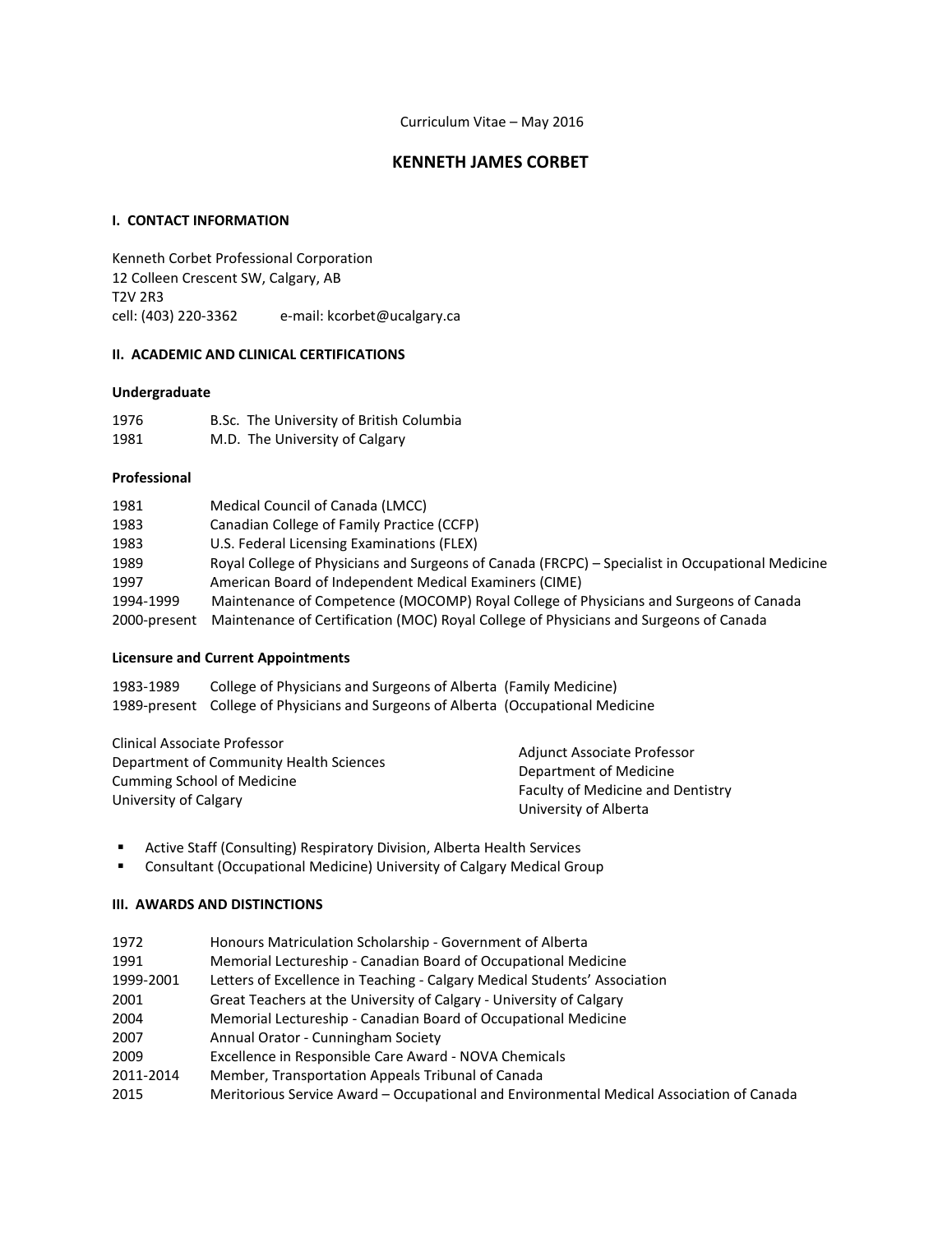#### **IV. EDUCATION**

1990-2010 - Responsible for teaching (lectures, small groups) curriculum and learning resources development in occupational medicine in undergraduate, graduate medical sciences, graduate clinical, and continuing medical education.

#### **Undergraduate Medicine and Health Sciences**

- Lecturer, preceptor, and course committee Principles of Medicine, Healthy Populations , Blood, Musculoskeletal & Skin, Respiratory, Human Development, Neurosciences and Aging, Medical Skills, Continuity, Clerkship Elective
- Lecturer Health and Society (HSOC 311) Bachelor of Health Sciences: 2003-2010

## **Graduate Medical Sciences**

Course Chair

| MDSC 645.06: | Health Protection (1991, 1992, 1994, 1995, 1997, 2000, 2002, 2004)                          |
|--------------|---------------------------------------------------------------------------------------------|
| MDSC 645.07: | Introduction to Occupational Health (1991, 1993, 1993, 1994, 1996, 1998, 2001)              |
| MDSC 645.11: | Seminars in Occupational Health & Medicine (1990, 1996, 1999, 2001, 2003, 2006, 2008, 2010) |
| MDSC 645.03  | Environmental Health (2008, 2009, 2010)                                                     |
| MDSC 755.49: | Directed Studies in Health Protection (1995)                                                |
| MDSC 755.28: | Directed Studies in Toxicology (1998)                                                       |
| MDSC 755.76  | Environmental Toxicology (1999)                                                             |
| MDSC 755.76  | Environmental Toxicology (2000)                                                             |

# Graduate Student Supervisor

| 1992      | MSc (CHSc) | Ms. C. Scott-Taplin  |
|-----------|------------|----------------------|
| 1992-1993 | MSc (CHSc) | Dr. Yan Li           |
| 1993-1996 | MSc (CHSc) | Mr. David Willoughby |
| 1993-1997 | MSc (CHSc) | Ms. Julie Dergal     |

#### Member of Supervisory Committees

| 1990-1992 | MSc (CHSc)       | Ms. R. Gingrich      |
|-----------|------------------|----------------------|
| 1991-1993 | MSc (CHSc)       | Ms. L. Kowalsky      |
| 1991-1993 | MSc (CHSc)       | Ms. S. Sommer        |
| 1992-1993 | MSc (CHSc)       | Ms. C. Scott-Taplin  |
| 1991-1992 | <b>MES</b>       | Ms. J. Sekiya        |
| 1994      | MSc              | Mr. J. Liu           |
| 1994      | MSc              | Ms. T. Tamaoki-Carty |
| 1996-1998 | <b>M</b> Nursing | Ms. Lynn Rogers      |
| 1996-1999 | MSc (CHSc)       | Mr. Paul Leong       |
| 1998-2000 | MSc              | Ms. Nadine Gall      |
| 2007-2009 | MSc              | Ms. Michelle Fry     |

# **Graduate Clinical Education**

- Lecturer and Preceptor Community Medicine, Family Medicine, Emergency Medicine Pulmonary Medicine, Physical Medicine and Rehabilitation and Surgery Residency Training Programs (University of Calgary)
- Preceptor and Examiner Occupational Medicine Residency Training Program (University of Alberta)
- Mentor Canadian Board of Occupational Medicine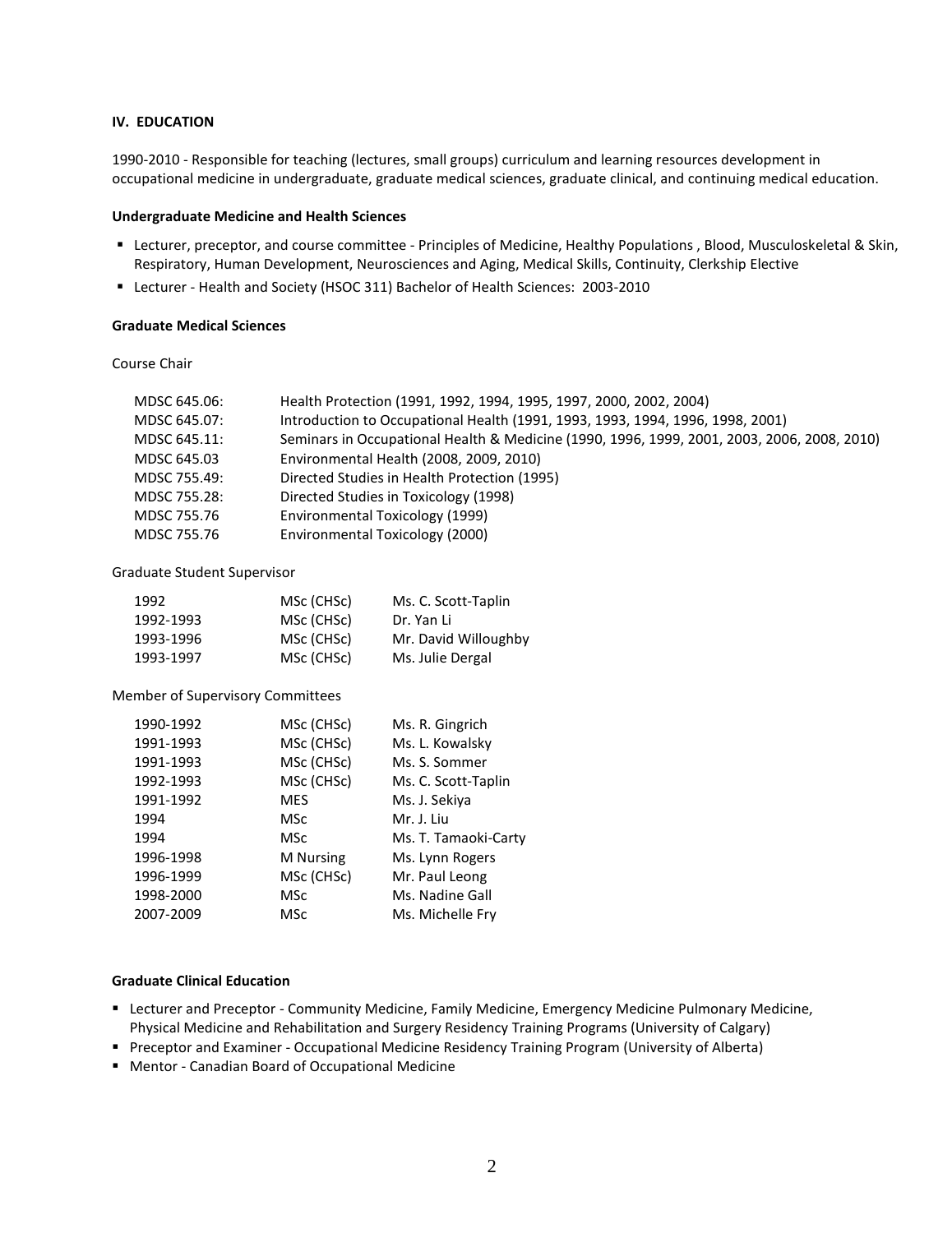# **Continuing Professional Development**

Planning Committee Chair

| 1998 | Repetitive Strain Injuries                                                                             |
|------|--------------------------------------------------------------------------------------------------------|
| 1999 | Third Party Medical Examinations                                                                       |
| 2000 | Annual Scientific Conference - Occupational & Environmental Medical Association of Canada              |
| 2000 | <b>Cunningham Society Annual Meeting</b>                                                               |
| 2004 | The Determination of Work-relatedness in Claims for Occupational Disease, Center for Health and Policy |
|      | Studies & Workers' Compensation Alberta                                                                |
| 2006 | Seminars in Occupational Health and Medicine                                                           |
| 2008 | Seminars in Occupational Health and Medicine                                                           |
| 2010 | Seminars in Occupational Health and Medicine                                                           |
| 2014 | Annual Scientific Conference - Occupational & Environmental Medical Association of Canada              |

# **V. ADMINISTRATION**

| Acting Laser Safety Officer, Foothills Provincial General Hospital |
|--------------------------------------------------------------------|
| Laser Safety Committee, Foothills Provincial General Hospital      |
| University Health and Safety Committee                             |
| Executive Committee, University of Calgary Medical Group           |
| Student Appeals Committee, Undergraduate Medical Education         |
| Nominating Committee                                               |
| <b>Community Health Sciences Head Search Committee</b>             |
| Tripartite Agreement Review Committee, UCMG                        |
| Faculty Council Representative, Environmental Design               |
| Ad Hoc Committee on Disabilities, Faculty of Medicine              |
| Ad Hoc Committee on Ceilings Guidelines, UCMG                      |
| Ad Hoc Committee on Professional Development Fund, UCMG            |
| General Faculty Council, Faculty of Medicine                       |
|                                                                    |

# **VI. PROFESSIONAL**

# **Membership in Professional Societies**

| 1981-present<br>1981-present | Alberta Medical Association (Section of Occupational Medicine)<br><b>Canadian Medical Association</b> |
|------------------------------|-------------------------------------------------------------------------------------------------------|
| 1986-present                 | Alberta Occupational Medicine Association (Third Thursday Club)                                       |
| 1987-1989                    | Human Factors Association of Canada                                                                   |
| 1989-1995                    | Alberta Occupational Health Society                                                                   |
| 1989-present                 | Royal College of Physicians and Surgeons of Canada                                                    |
| 1991-present                 | Occupational and Environment Medical Association of Canada                                            |
| 1994-1997                    | International Commission on Occupational Health                                                       |
| 1997-present                 | <b>Cunningham Society</b>                                                                             |
| 1998-2010                    | Association of Occupational and Environmental Clinics                                                 |
| 2012-present                 | Occupational Medicine Specialists of Canada                                                           |
| 2014-present                 | International Societies of Occupational Medicine Collaborative                                        |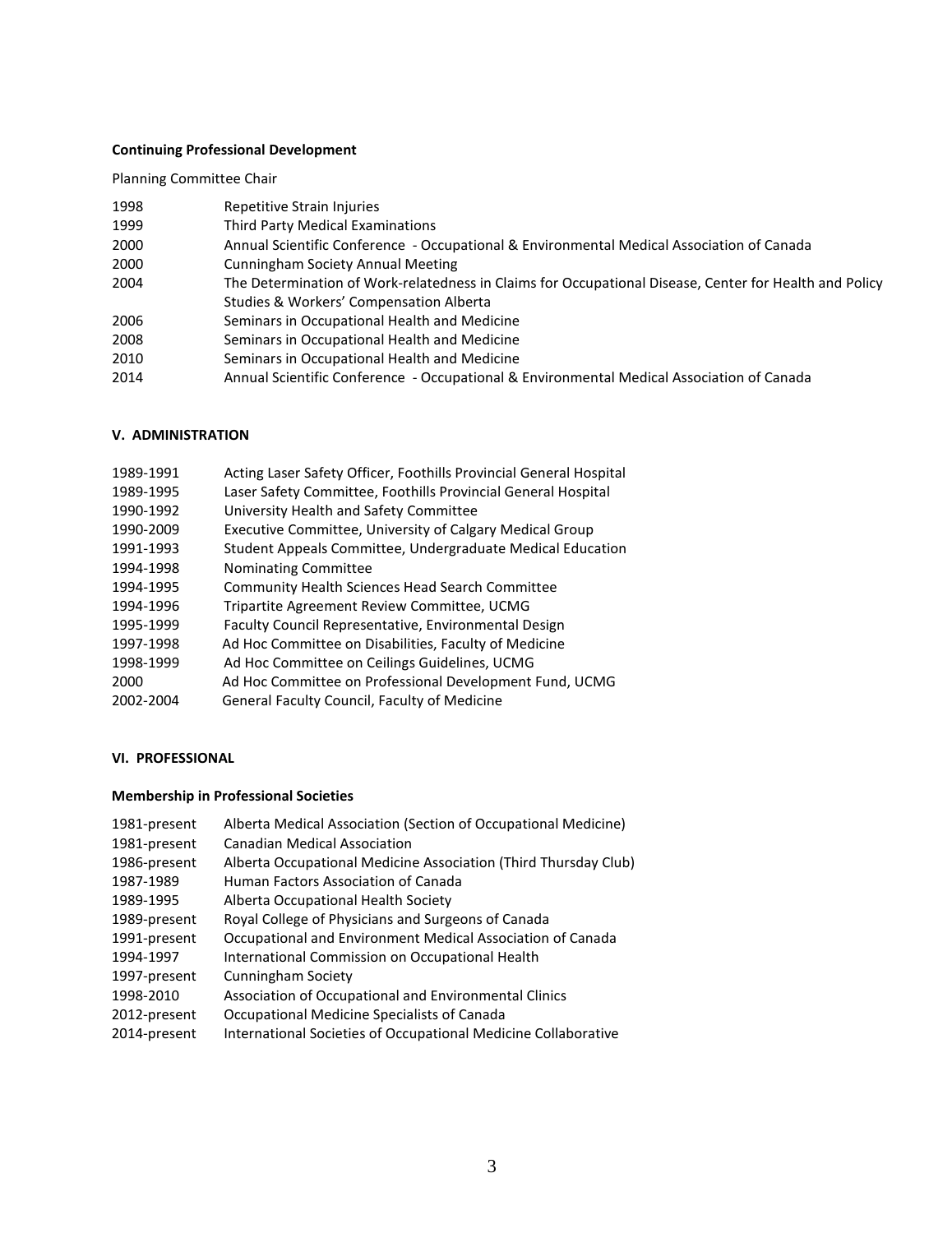# **Professional Service**

|           | Olympic Winter Games – Calgary 1988  |
|-----------|--------------------------------------|
| 1987-1988 | Medical Control Chief (Speedskating) |

University of Calgary Medical Group

1989 – 2008 Occupational and Environmental Medicine Clinic

1990-2009 Executive Committee

1996–present Consulting Privileges, Division of Respiratory Medicine, Alberta Health Services

Alberta Medical Association (AMA)

| 1991-1995 | Fees Representative, Section of Occupational Medicine |  |
|-----------|-------------------------------------------------------|--|
|           |                                                       |  |

- 1993-1994 Chair, ad hoc Committee on Return to Work after Illness or Injury
- 2010 2014 President, Section of Occupational Medicine

| Canadian Association of Petroleum Producers (CAPP)<br>2011-2013<br>Consultant, Medical Working Group, Medical Assessment for Fitness to Work Offshore |                                                                                      |  |
|-------------------------------------------------------------------------------------------------------------------------------------------------------|--------------------------------------------------------------------------------------|--|
|                                                                                                                                                       |                                                                                      |  |
|                                                                                                                                                       | Canadian Standards Association (CSA)                                                 |  |
| 1991-1998                                                                                                                                             | Member, Technical Committee on the Use of Lasers in Health Care Facilities           |  |
| 1998-2001                                                                                                                                             | Associate Member, Technical Committee on the Use of Lasers in Health Care Facilities |  |
| 1994-1996                                                                                                                                             | Associate Member, Technical Committee on Work Injuries                               |  |
| National Health Research Development Program                                                                                                          |                                                                                      |  |
| 1994                                                                                                                                                  | External grant reviewer                                                              |  |
| 1995                                                                                                                                                  | External grant reviewer                                                              |  |
| Occupational and Environmental Medicine Association of Canada                                                                                         |                                                                                      |  |
| 1992-1996                                                                                                                                             | Secretary-Treasurer                                                                  |  |
| 1993-2006                                                                                                                                             | Chair, Continuing Professional Development Committee                                 |  |
| Occupational Medicine Specialists of Canada (OMSOC)                                                                                                   |                                                                                      |  |
| 2014 - present President                                                                                                                              |                                                                                      |  |
| $2014$ – present                                                                                                                                      | Member, Undergraduate Medical Education Committee                                    |  |
| Royal College of Physicians and Surgeons of Canada (RCPS)                                                                                             |                                                                                      |  |
| 1991-1997                                                                                                                                             | Examining Committee, Occupational Medicine                                           |  |
| 1997-1999                                                                                                                                             | Chair, Examining Committee, Occupational Medicine                                    |  |
| 2000-2003                                                                                                                                             | Member of Specialty Committee, Occupational Medicine                                 |  |
| 1993-2001                                                                                                                                             | Maintenance of Competence Program Accreditor                                         |  |
| 2002-2006                                                                                                                                             | Maintenance of Certification Program Accreditor                                      |  |
| Workers' Compensation Board Alberta                                                                                                                   |                                                                                      |  |
| 2001-2008                                                                                                                                             | Scientific Advisory Group, Research Grant Committee                                  |  |
| Columbia Rehabilitation Centre, Calgary                                                                                                               |                                                                                      |  |

1991-2000 Consultant, Occupational Medicine

Canadian Pacific Railway, Calgary 2000-2010 Consultant, Occupational Medicine

Imperial Oil Limited, Calgary 1989 – present Consultant, Occupational Medicine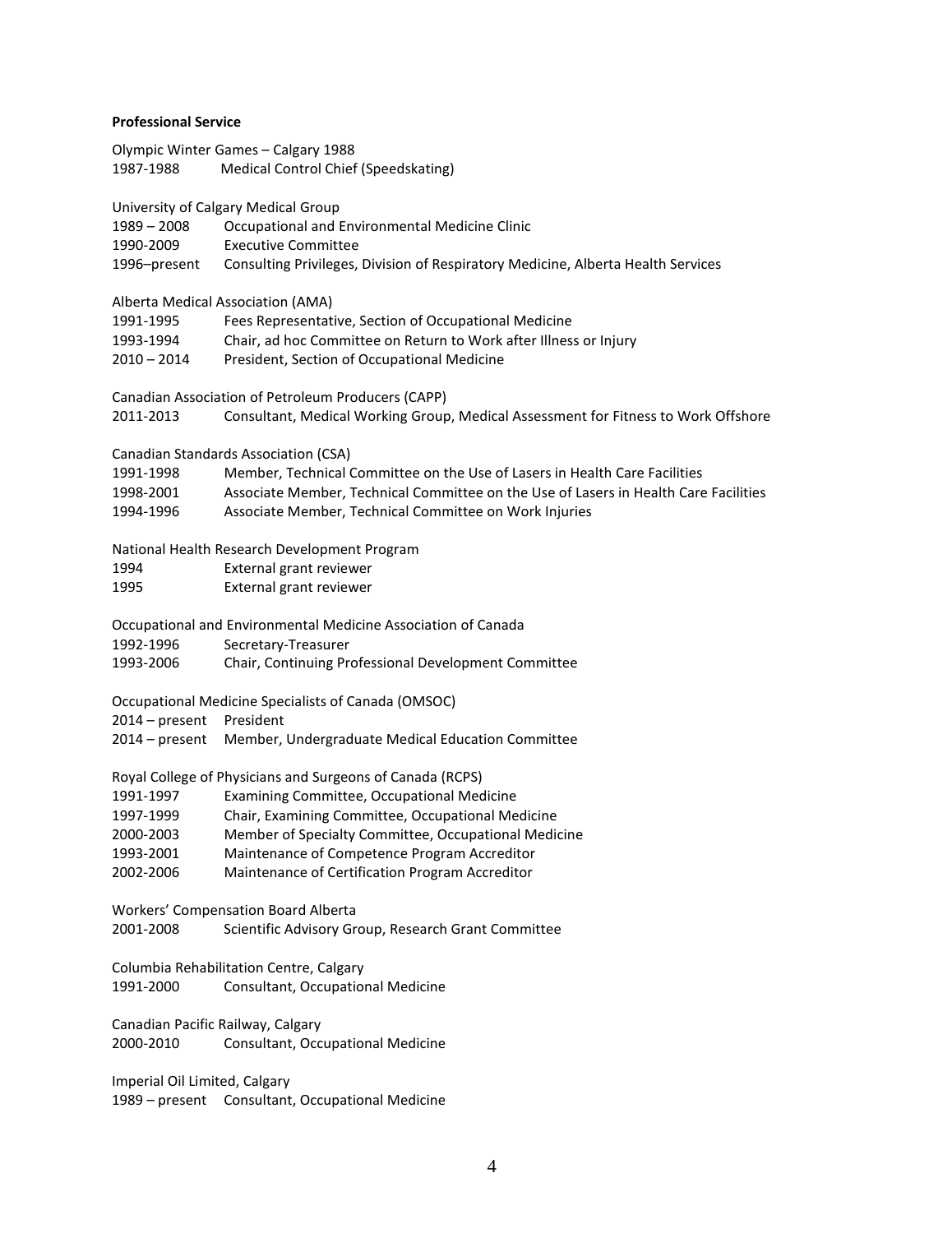Nova Chemicals Ltd., Calgary 2005 – present Consultant, Occupational Medicine

Alberta Public Health Association

1986-1988 Chair, Environmental and Occupational Health Committee

Alberta Occupational Health Society

1989-1990 President 1990-1993 Director

Alberta Occupational Medicine Association (Third Thursday Club) 1992-1996 Secretary 1995-present Treasurer

Workers' Compensation Board Alberta

| 1997      | Proctor, American Board of Independent Medical Examiners, Certifying Examination                          |
|-----------|-----------------------------------------------------------------------------------------------------------|
| 1998      | Diagnostic Guideline Committee for Occupational Asthma                                                    |
| 1999      | Causation Models Workshop Participant                                                                     |
| 2001-2008 | Scientific Advisory Group, Research Grant Committee                                                       |
| 2006      | External Reviewer: "Research on Occupational Causation of Primary Site Cancers in Part-time Firefighters" |
| 2004      | Determination of Work-relatedness in Claims for Occupational Disease                                      |

Medical Panel Office of Alberta 2010-present Consultant and Panel Chair

College of Physicians and Surgeons of Alberta

2000 External Reviewer: Policy on Medical Examinations by Non-Treating Physicians

Southern Occupational Health and Safety Resource Program 1990-1995 Advisory Committee

Shell Caroline Baseline Community Health Survey 1992-1994 Advisory Committee

Optimal Asthma Care Program 1998 Advisory Committee

The Arctic Institute of North America 1992 External reviewer

Alberta Occupational Medicine Newsletter 1994-2001 Editor, 2004-2007 Editor

Alberta Cancer Board 2003-2006 Editorial Committee - Occupational Carcinogens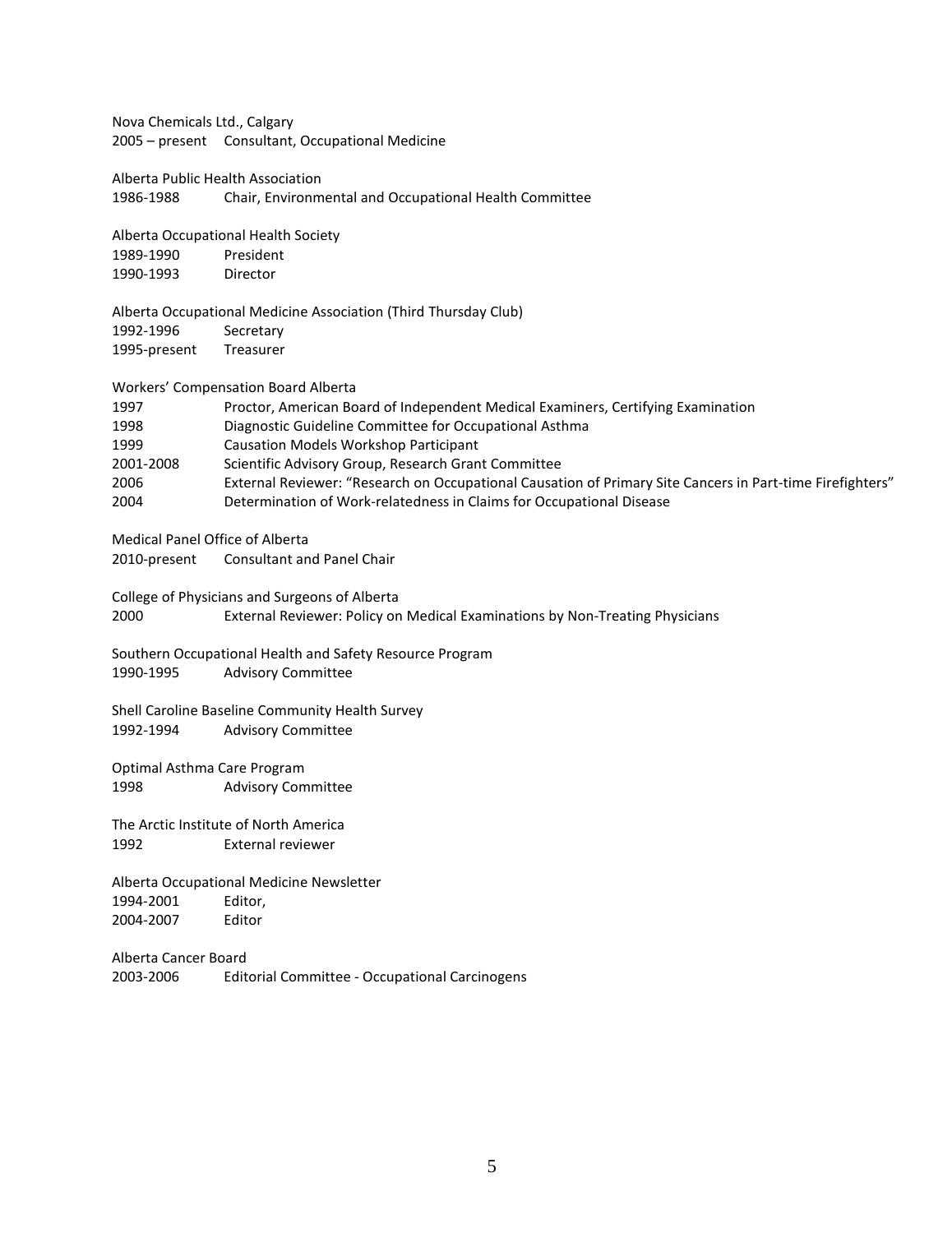### **VII. RESEARCH FUNDING**

| 1992      | Tri-Council Green Plan Program: A Multidisciplinary Study of the Western Sedimentary Basin<br>Atmospheric Ecosystem (proposal development grant). |
|-----------|---------------------------------------------------------------------------------------------------------------------------------------------------|
| 1992-1993 | University Research Grants Committee: A Descriptive Study of Visits to the Occupational and<br>Environmental Health Clinic 1986-1991.             |
| 1993-1994 | Workers' Compensation Board Alberta: Performance of Non-occupational Tasks as a basis for Return to<br>Work Recommendations.                      |
| 1997-1998 | Occupational and Environmental Medical Association of Canada: Practice Profile Membership Survey                                                  |
| 2000-2010 | Workers' Compensation Board Alberta: Medical Education Grant in Occupational Health and Workers'<br>Compensation.                                 |
| 2001-2002 | Occupational and Environmental Medical Association of Canada (OEMAC): Practice Profile Survey                                                     |
| 2004-2007 | Workers' Compensation Board Alberta: The Determination of Work-relatedness in Claims<br>for Occupational Diseases (Workshop and Proceedings)      |
| 2005-2006 | Occupational and Environmental Medical Association of Canada (OEMAC): Practice Profile Survey                                                     |
| 2005      | Railway Association of Canada: Medical Advisory Group: Pre-employment Medical Examinations<br>for Safety Critical Railway Positions               |
| 2015      | Occupational Medicine Specialists of Canada (OMSOC) – Practice Profile Survey                                                                     |

### **VIII. PUBLICATIONS**

### **Symposium Proceedings**

- 1993 Principles of Laser Safety. Proceedings of the Joint Conference of the Canadian Medical and Biological Engineering and the Canadian Organization of Medical Physicists.
- 2007 The Determination of Work-relatedness in Claims for Occupational Disease Centre for Health and Policy Studies, University of Calgary, and Workers' Compensation Board Alberta.

#### **Peer-reviewed Journals**

Whitelaw W.A., McBride B., Amar J., and Corbet, K. (1981) "Respiratory Neuromuscular Output during Breathholding." *Journal of Applied Physiology* 50:435-43.

Corbet, K. (1989) "Workers' Compensation Claims: the Hidden Agendas." *Canadian Family Physician* 35:2291-95.

Holness, L. House, R. Corbet, K. Kosnik, R. (1997) "Characteristics of Occupational Medicine Practitioners and Practice in Canada" *Journal of Occupational and Environmental Medicine* 39:895-900.

(2000) "The Principles and Practice of Return to Work Assessments." Canadian Journal of Continuing Medical Education.

#### **Books and Book Chapters**

Canadian Standards Association (as member of technical committee) (1992) "Laser Safety in Health Care Facilities" Canadian Standards Association CAN/CSA-Z386-92.

Occupational Carcinogens: a primer for occupational health and safety coordinators, employers, and employees, Alberta Cancer Board, 2003, Kenneth Corbet, Phillip Karpluk, Munira Lalji, Edmonton, Refereed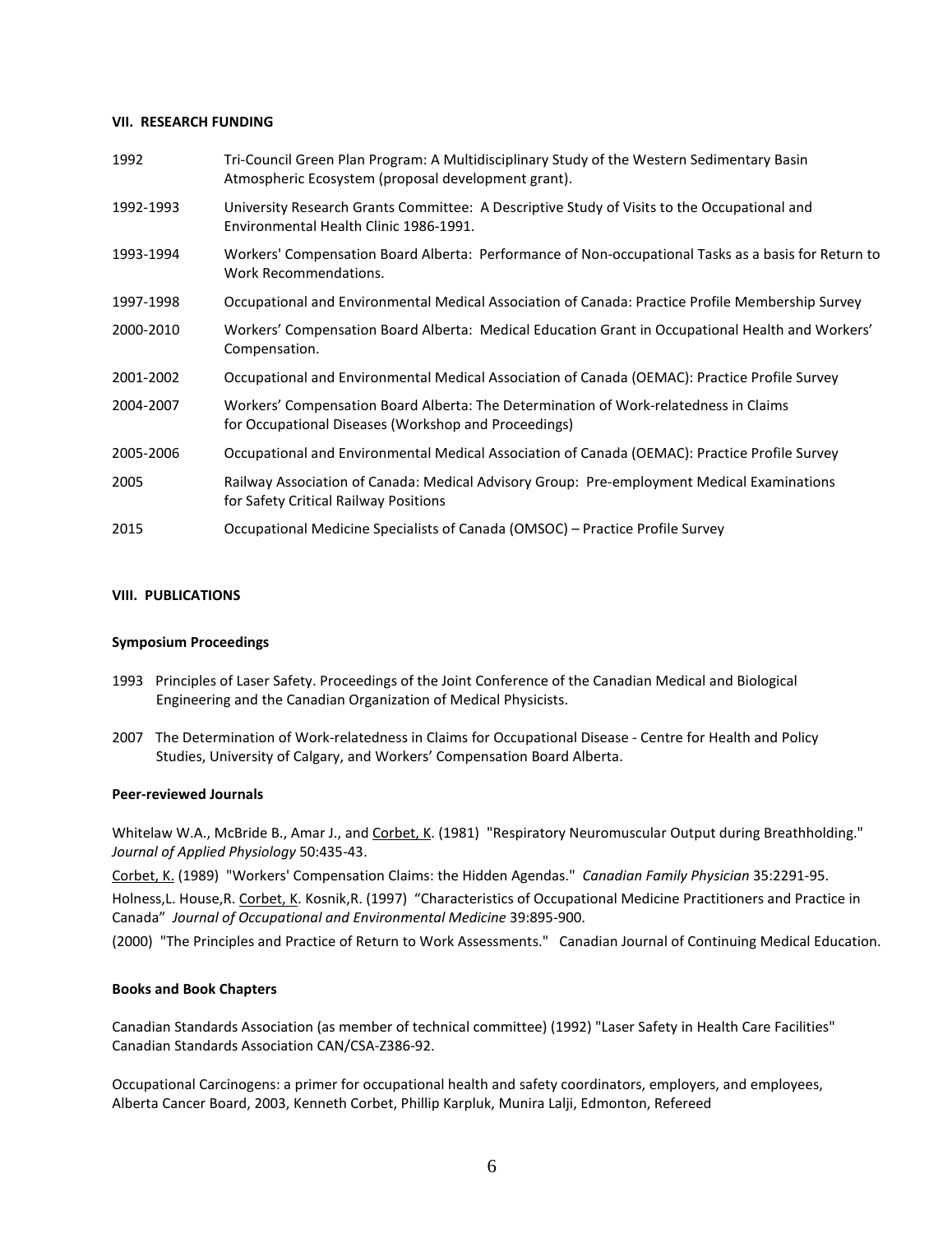## **Book Reviews**

Corbet, K. (1991) Book Review of "Improving Consensus Development for Health Technology Assessment: An International Perspective." *Hospimedica* Jan/Feb 1992.

## **Abstracts**

Whitelaw W.A., McBride B., Amar J., and Corbet K. (1978) "Respiratory Centre Output During Breathholding" (abstract) Proceedings of the Annual Meeting of the Canadian Thoracic Society.

Corbet, K., Wardell R., Kirker, K. (1995) "Performance of non-Occupational Tasks as a Measure of Disability" Second International Scientific Conference of Work-related Musculoskeletal Disorders: International Commission on Occupational Health

Cutbill, J and Corbet K. (2005) "Safety-Critical positions in the Canadian railway industry: medical issues on pre-placement assessment and during the initial six months of employment." Canadian Association for Research on Work and Health, Vancouver, BC.

### **Posters**

Corbet K. (1994) "Monitoring of Exposure to Inorganic Lead" Annual Scientific Assembly, College of Family Physicians of Canada.

Cutbill, J and Corbet K. (2005) "Safety-Critical positions in the Canadian railway industry: medical issues on pre-placement assessment and during the initial six months of employment." Canadian Association for Research on Work and Health.

Corbet K. (2013) "Fitness to Work: Principles and Practice" Annual Scientific Conference, Occupational & Environmental Medical Association of Canada.

Fan X, Els C, Corbet K, Straube S. (2015) Dec. "Decision-critical" work: a conceptual framework" Annual Scientific Conference, Occupational & Environmental Medical Association of Canada.

### **IX. COMMUNICATIONS**

#### **International**

- (1992) "A Comprehensive Approach to Risk Assessment." Conference on Clinical Issues in Occupational Medicine, Third International Symposium: Issues in Health, Safety, and Agriculture. Saskatoon, SK.
- (1992) "Is Stress Compensable?" Conference on Clinical Issues in Occupational Medicine (in conjunction with the Third International Symposium: Issues in Health, Safety, and Agriculture) Saskatoon, SK.
- (1995) "Performance of non-Occupational Tasks as a Measure of Disability" Second International Scientific Conference of Work-related Musculoskeletal Disorders: International Commission on Occupational Health, Montreal, PQ
- (1996) "Continuing Medical Education" (Workshop Leader) American College of Occupational and Environmental Medicine. Toronto, ON.
- (1997-1999) "Occupational Health in the Undergraduate Medical Curriculum: University of Calgary" National Institute of Environmental Health Sciences (NIEHS) Awardees Annual Meetings. Raleigh, NC.
- (2003) "Strategies for Teaching Occupational Medicine at Canadian Medical Schools" Australia and New Zealand Society of Occupational Medicine (ANZSOM) Annual Conference. Fraser Island, QZ, Australia.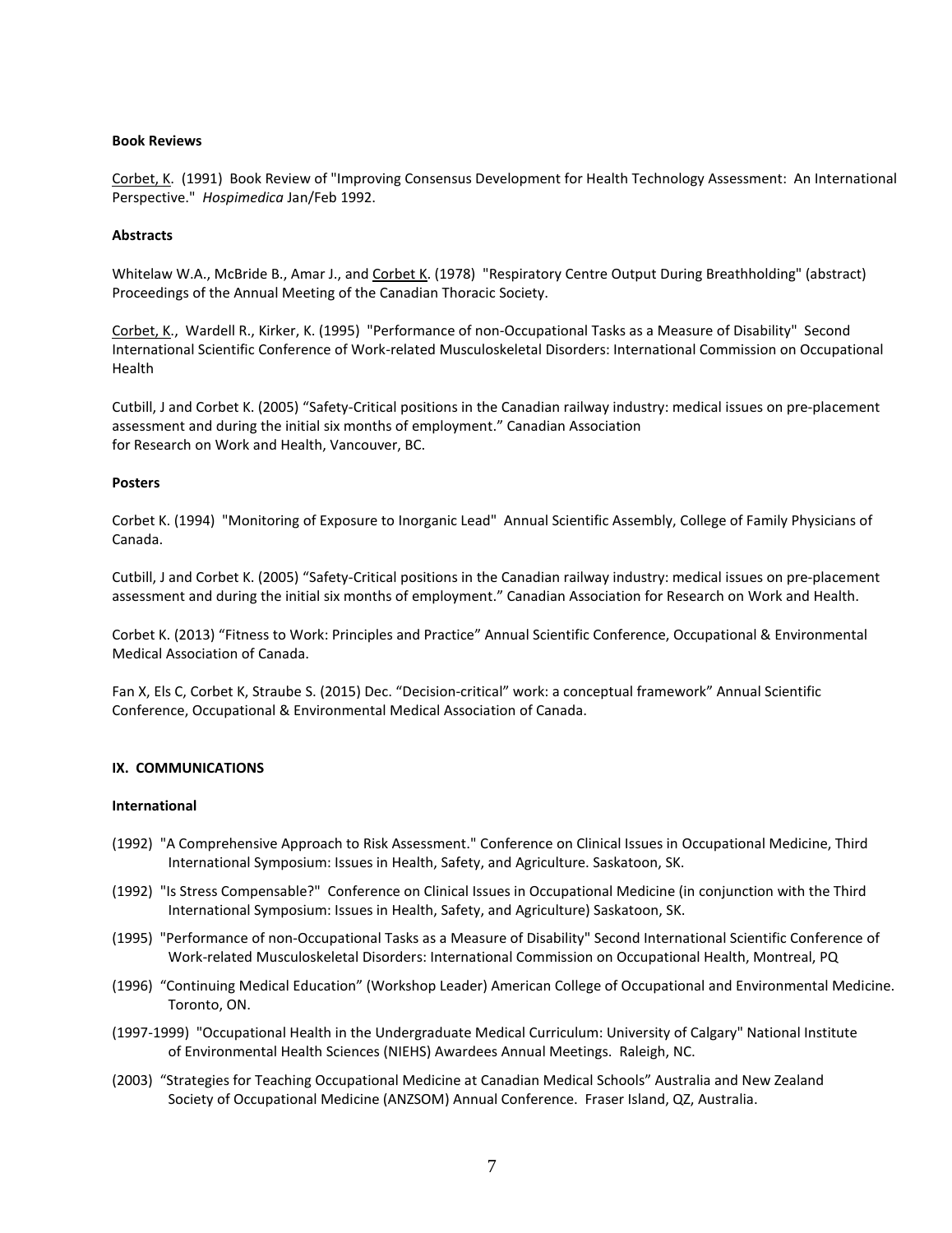#### **National**

- (1991) "Better living through Alchemy: Science and Pseudoscience in Chemical Risk Assessment." Occupational Medical Association of Canada Annual Conference.
- (1991) Eye Examinations for Laser Users in Health Care Facilities. (Memorial Lectureship) Occupational Medicine Association of Canada, Annual Conference, Edmonton, AB.
- (1993) Principles of Laser Safety. Joint Conference of the Canadian Medical and Biological Engineering and the Canadian Organization of Medical Physicists. Ottawa, ON.
- (1993) "Requirements for the Practical Applications of Risk Assessment Methodologies as a Decision-making Tool". National Workshop on the Characterization of Risks to Humans and the Environment (Canadian Chemical Producers Association, Health and Welfare Canada, and Environment Canada).
- (1995) "Post-Graduate Training in Occupational Medicine" Annual Scientific Conference: Occupational and Environmental Medicine Association of Canada , Toronto, ON.
- (2004) What should we be teaching medical students about Occupational Medicine? Memorial Lecturer, Occupational and Environmental Medical Association Annual Conference. Vancouver, BC.
- (2007) Pre-placement Medical Fitness Assessments: Myth, Tradition, or Science? Cunningham Society, Banff, AB.
- (2014) Medical Surveillance for Hearing Loss. Annual Scientific Conference: Occupational and Environmental Medicine Association of Canada, Edmonton, AB.
- (2014) Medical Surveillance for Silica-exposed Employees. Annual Scientific Conference: Occupational and Environmental Medicine Association of Canada, Edmonton, AB.
- (2014) New Directions in Fitness to Work Evaluation. Annual Scientific Conference: Occupational and Environmental Medicine Association of Canada, Edmonton, AB.

#### **Other Communications, Reports and Papers**

Listed by year under the following topics:

**Toxicology and Biological Monitoring**

**Exposure and Risk Assessment**

**Regulatory and Workers' Compensation**

**Community Health Risk Assessment and Public Presentations**

**Continuing Professional Development**

**Education**

**Fitness to Work – Return to Work**

**Clinical Investigations**

**Medical Surveillance**

**Occupational Health Programs and Services**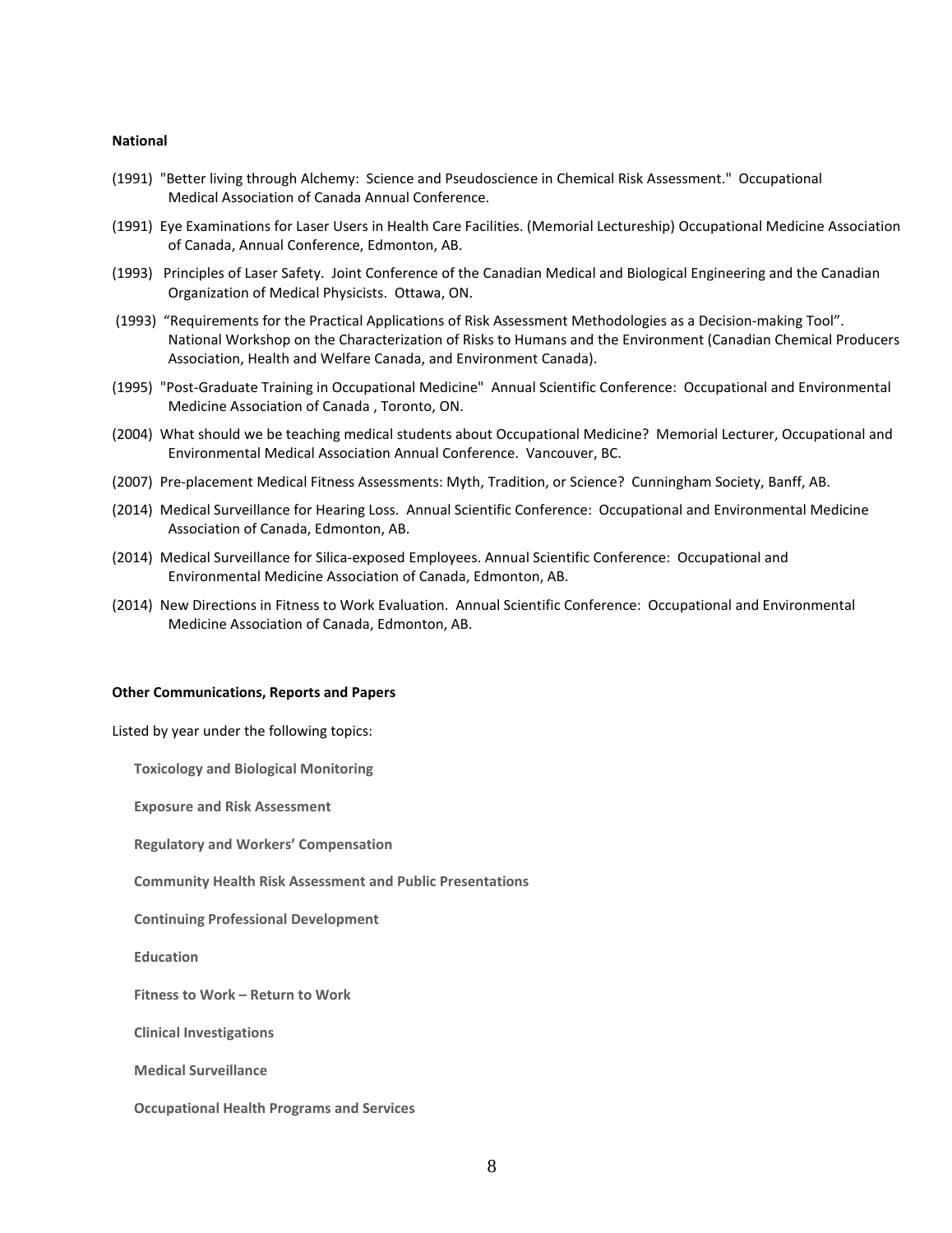**Clinical Occupational Medicine**

**Toxicology and Biological Monitoring**

- (1986) "Medical Aspects of the Organophosphate Pesticides." Alberta Occupational Medicine Newsletter.
- (1987) Corbet, K., Reesal, M.R., Dufresne, R.M. "Adverse Health Effects of Industrial and Environmental Cadmium." Alberta Occupational Medicine Newsletter.
- (1988) "Summary of Chemical Exposure Cases" Poison and Drug Information Service, Alberta Health Services.
- (1988) Occupational Toxicology a Course Syllabus. Department of Pharmacology, University of Calgary.
- (1989) "Blood Lead Monitoring Program and Results: Waste Site Reclamation" Chief Construction Ltd.
- (1989) "Recommendations for a Blood Lead Monitoring Program" Canada Battery Rebuilders.
- (1990) "Interpretation of Blood Leads Levels in Small Businesses: Clinical, Toxicological, Statistical, and Practical Considerations" - Health Care Research Group, University of Calgary.
- (1992) "Recommendations for Toxicokinetic Monitoring in a Histopathology Laboratory" Foothills Provincial Hospital.
- (1994) "Principles of Occupational Toxicology" Yellowknife Physicians Group
- (1995) "Baseline Medical Program for Creosote Site Workers" Hazco Environmental Services Ltd.
- (1998) "Blood Lead Results in Derailment Employees" Canadian Pacific Railway.
- (1998) "Recommendations for a Lead Monitoring Program in Carshop Employees" Canadian Pacific Railway.
- (1999) "Medical Interpretation of Blood Lead Levels" Royal Canadian Mounted Police.
- (1999) "Monitoring of Cadmium-exposed Personnel" 4 Medical Squadron, CFB Cold Lake.
- (2000) "Manganese Control Guidelines" Canadian Pacific Railway.
- (2001) "Health Risk Assessment and Medical Monitoring" Criterion Catalyst and Technologies Canada Ltd.
- (2002) "Health Effects & Biological Monitoring for Inorganic Lead' Shooting Edge Ltd.
- (2007) "Health Effects of Inorganic Lead" Shooting Edge Ltd.
- (2008) "Biological Monitoring of Metals: Hunting or Fishing?" Seminars in Occupational Health and Medicine, University of Calgary
- (2009) "Biological Monitoring: Hunting or Fishing? Annual Conference, Alberta Occupational Health Nurses Association.
- (2015) "Interpretation of urine sPMA testing following exposure to benzene" NOVA Chemicals Ltd.

**Exposure and Risk Assessment**

- (1990) "Static Magnetic Fields: Risk Assessment and Communication", Magnesium Company of Canada.
- (1990) Review of Rodenticide Toxicity and Health Risk. Calgary Board of Education, Calgary, AB.
- (1990) Static Magnetic Fields: Risk Assessment and Communication. Magnesium Company of Canada, High River, AB.
- (1990) Bigelow, P. and Corbet, K. Occupational Hygiene Investigation and Medical Recommendations: Incinerator Facility. Foothills Provincial General Hospital, Calgary, AB.
- (1990) Bigelow, P. and Corbet, K. Occupational Hygiene Investigation and Medical Recommendations: Woodworking Shop. Vocational Rehabilitation and Research Institute, Calgary, AB.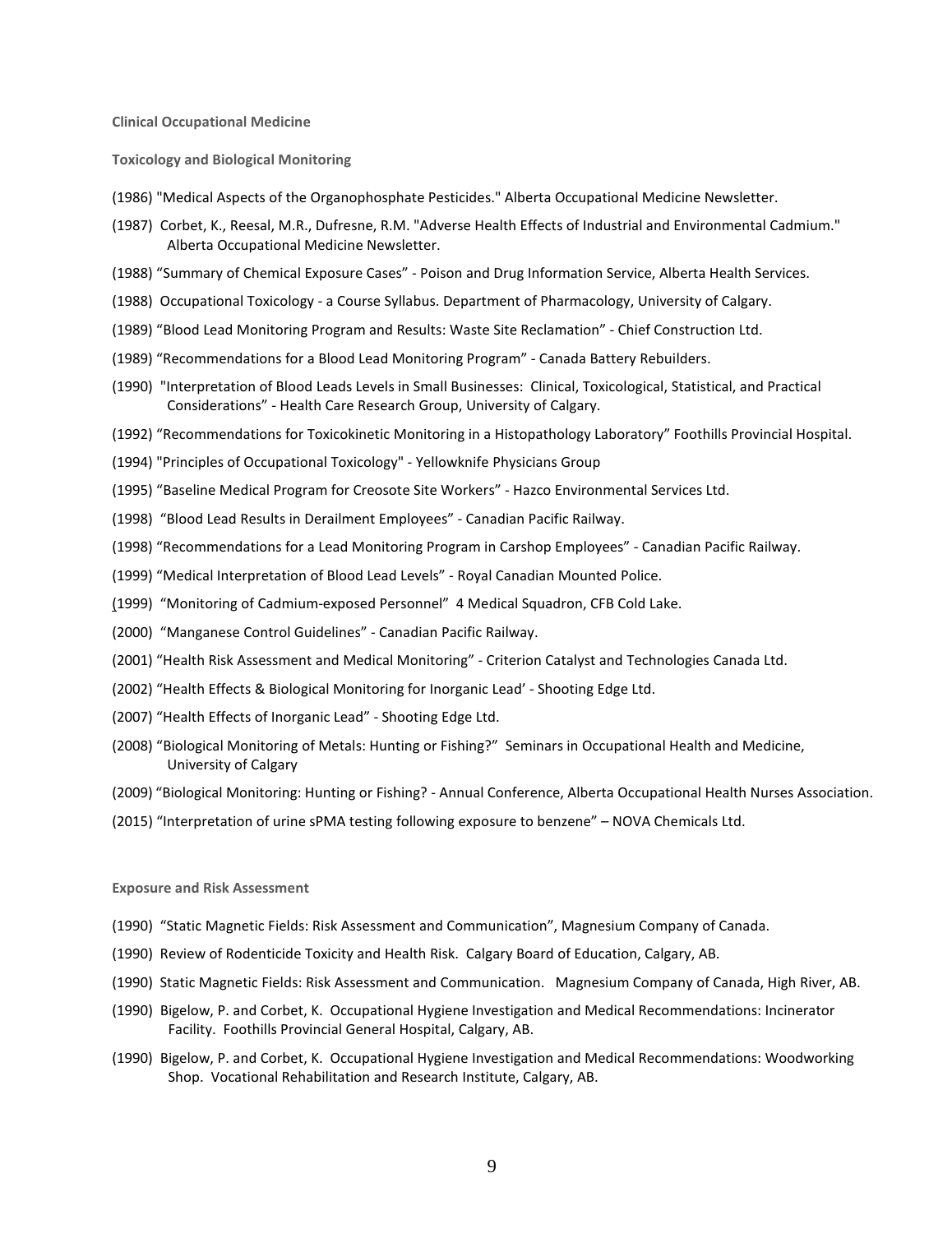- (1990) Corbet, K. and Bigelow, P. Preliminary Health Risk Assessment of Chemical Products in Prosthetics and Orthotics. Calgary District Hospital Group, Calgary, AB.
- (1990) Corbet, K. and P. Bigelow Preliminary Health Risk Assessment of Polychlorinated Hydrocarbons. Magnesium Company of Canada, High River, AB.
- (1990) Indoor Air Quality Recommendations. Greyhound Lines of Canada Ltd., Calgary, AB.
- (1991) Health Risk Assessment of Sour Gas Development near Calgary. Calgary Health Services, Calgary, AB.
- (1991) "Occupational Health Risk Assessment." Health and Welfare Canada, Prairie Division, Annual Meeting of Public Service Occupational Health.
- (1991) Bigelow, P. and Corbet, K. Occupational Hygiene Survey and Medical Review: Bead Plant Operations. Plasti-Fab Ltd., Crossfield, AB.
- (1991) Hydrocarbon Solvents and Glomerulonephritis. Shell Canada Resources, Calgary, AB.
- (1992) "Historical Exposure Assessment in a Boat Painting Shop." Workers' Compensation Board of British Columbia.
- (1992) "Historical Exposure Assessment: Dimethyldisulphide at an Alberta Gas Plant." Shell Resources Canada.
- (1994) Review of International Criteria for Irritants and Sensitizers Novacor Chemicals Ltd., Calgary, AB.
- (1995) "Health Risk Assessment and Management" Alberta Regional Health Authorities Conference.
- (1995) Inorganic Lead Exposure in Smelter Employees and their Families. Alberta Occupational Health and Safety.
- (1995) Nitrous Oxide Exposure in an Intensive Care Unit Calgary District Hospitals Group, Calgary, AB.
- (1996) Corbet, K., Verhoef, M. Proposal for the Study of Off-site Lead Contamination Ipsco, Inc. Regina, SK.
- (1998) Health Effects of Polyurethane Coatings Rhino Linings, Calgary, AB.
- (2001) Health Effects of Trichlorethylene, Canadian Pacific Railway, Calgary, AB
- (2002) "Human Health Effects of Exposure to Stachybotrys Molds" Royal Canadian Mounted Police.
- (2002) Human Neurotoxic Effects of Occupational Exposure to Triallate Pesticides. BCL Consulting Group,
- (2002) "Human Health Effects of Exposure to Hydrogen Sulphide" Impact Energy Ltd.
- (2003) "Health Effects of Exposure to Hydrogen Sulfide" Ondeo Nalco Ltd.
- (2003) "Health Effects of Inorganic Lead" Nortel Networks Ltc. Calgary, AB.
- (2004) "Health Risks from Trichloroethylene Exposure in the Ogden Community", Canadian Pacific Railway and Calgary Health Region.
- (2011) "Manganese Exposure Assessment and Health Risk" Engineering Services Health & Safety Policy Committee, Canadian Pacific Railway.
- (2013) Historical Exposure to Asbestos Fibers: Health Risk Assessment. Manufacturing East, NOVA Chemicals.
- (2014) Statistical Analysis of Noise Dosimetry Data: Risk for Hearing Loss. NOVA Chemicals.
- (2014) Statistical Analysis of Benzene Dosimetry Data: Risk of Hematologic Effects. Manufacturing East, NOVA Chemicals.
- (2014) Analysis of Silica Dosimetry Data: Risk for Silicosis and Small-airways Disease. Imperial Oil Limited.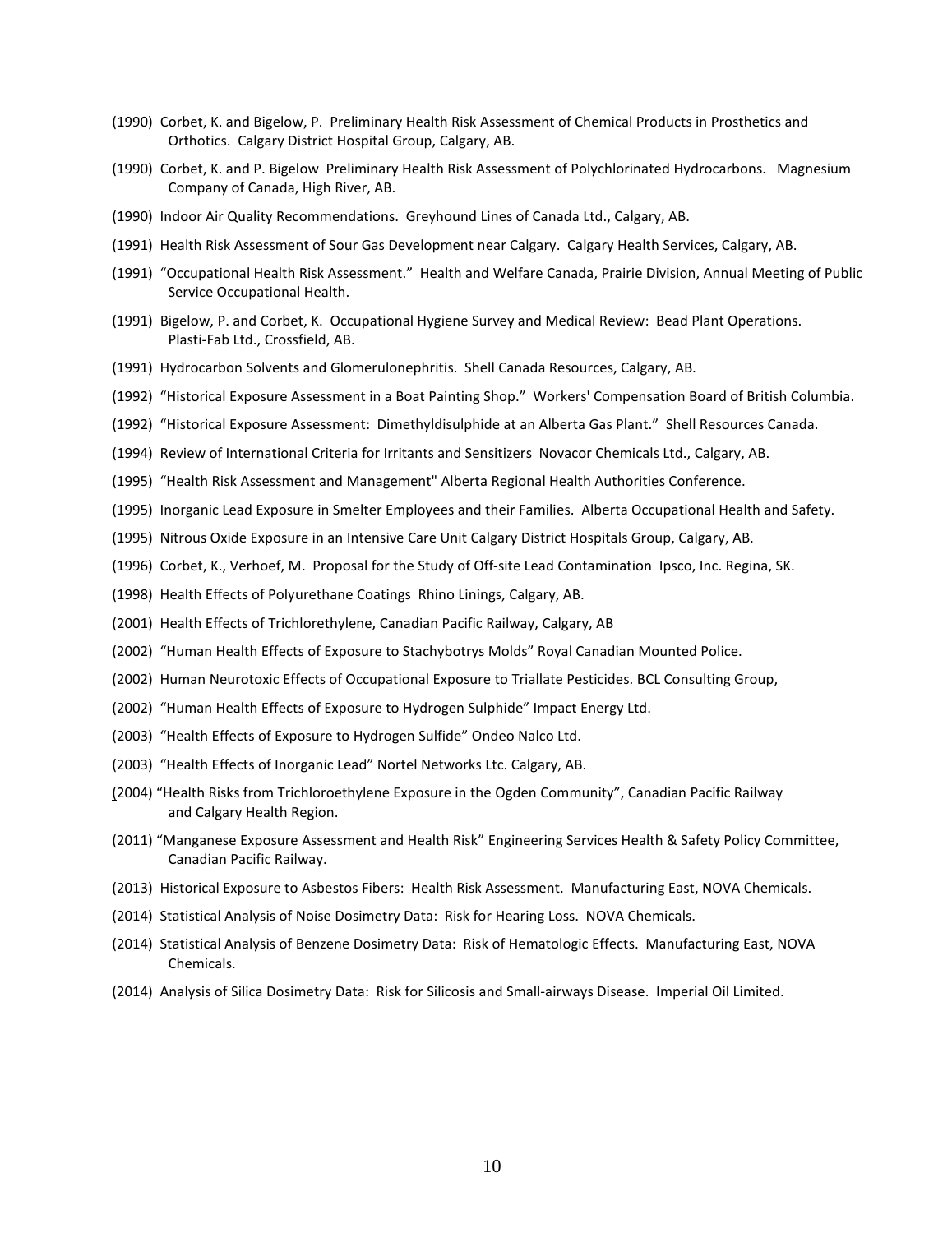**Regulatory and Workers' Compensation**

- (1986) A Review of Proposed Revisions to the Alberta First Aid Regulations. Alberta Occupational Health and Safety.
- (1988) "Alberta Health Professionals and the Workplace Hazardous Materials Information System." Alberta Occupational Medicine Newsletter Vol. V, No. 2.
- (1988) Submission to the Alberta Task Force on Workers' Compensation. Workers' Compensation Board of Alberta.
- (1993) Comments on Alberta Regulation 273/76. Alberta Municipal Affairs.
- (1993) Comments on Draft: "Environmental Illness". Alberta Health Technology Assessment Unit.
- (2006) Causation Determination, Kenneth Corbet, Workers' Compensation Board of the NWT and Nunavut.
- (2006) Hearing Loss: Determining Work-relatedness, Kenneth Corbet, Imperial Oil Limited.
- (2010) Work-relatedness of Reportable Hearing Loss Cases, Imperial Oil Limited.
- (2015) Response to Proposed Changes Alberta Occupational Health and Safety Code Medical Surveillance for Noiseexposed Workers. NOVA Chemicals Ltd.
- (2015) Response to Proposed Changes Ontario Regulation 490/09 Designated Substances Medical Surveillance for Benzene-exposed Workers. Occupational Medicine Specialists of Canada.

**Community Health Risk Assessment and Public Presentations**

- (1988) "Sunlight and Chemicals Protecting your Health." Southern Alberta Housewives Association, Waterton AB.
- (1992) Public Information Document on Health Effects of Sulphur Dioxide, Rife Resources Ltd.
- (1992) "Health Effects and Standards of Sulphur Dioxide Emissions from Gas Plants." Smith Environmental Association.
- (1994) "An Overview of Occupational Health" NOVA Chair in Occupational Health Safety and Environment, University of Calgary.
- (1995) "Occupational Health and Safety Programs" Calgary Chinese Small Business Health Project Newsletter, Vol. 5, no. 6.
- (2000) Recommendations regarding Non-employee Exposure to Sour Gas Emissions. Husky Oil Ltd. Calgary, AB.
- (2002) Potential Health Effects of Wellwater Contamination. Carscallen Lockwood Barristers & Solicitors, Calgary, AB.
- (2004) "Health risks of trichloroethylene exposure in the Ogden community." Ogden Multi-Stakeholder Committee.
- (2004) Health Risks from Trichloroethylene Exposure in the Ogden Community. Canadian Pacific Railway and Calgary Health Region Medical Working Group. Calgary, AB.
- (2009) Should I Drink the Water and Eat the Fish from the Bow River? Mini-Med School, University of Calgary, Faculty of Medicine

**Continuing Professional Development**

- (1991-1992) "Be Careful, It's Rough out there: Occupational Medicine Practice and the Individual Practitioner." (Panel Member) Occupational Medical Association of Canada Annual Conference, Edmonton AB.
- (1993) Medicolegal Aspects of Occupational Medicine. Southern Alberta Personal Injury Section of the Canadian Bar Association, Calgary AB.
- (1995) "Practice Guidelines Update" Liaison Newsletter, Occupational and Environmental Association of Canada. v10, no. 2.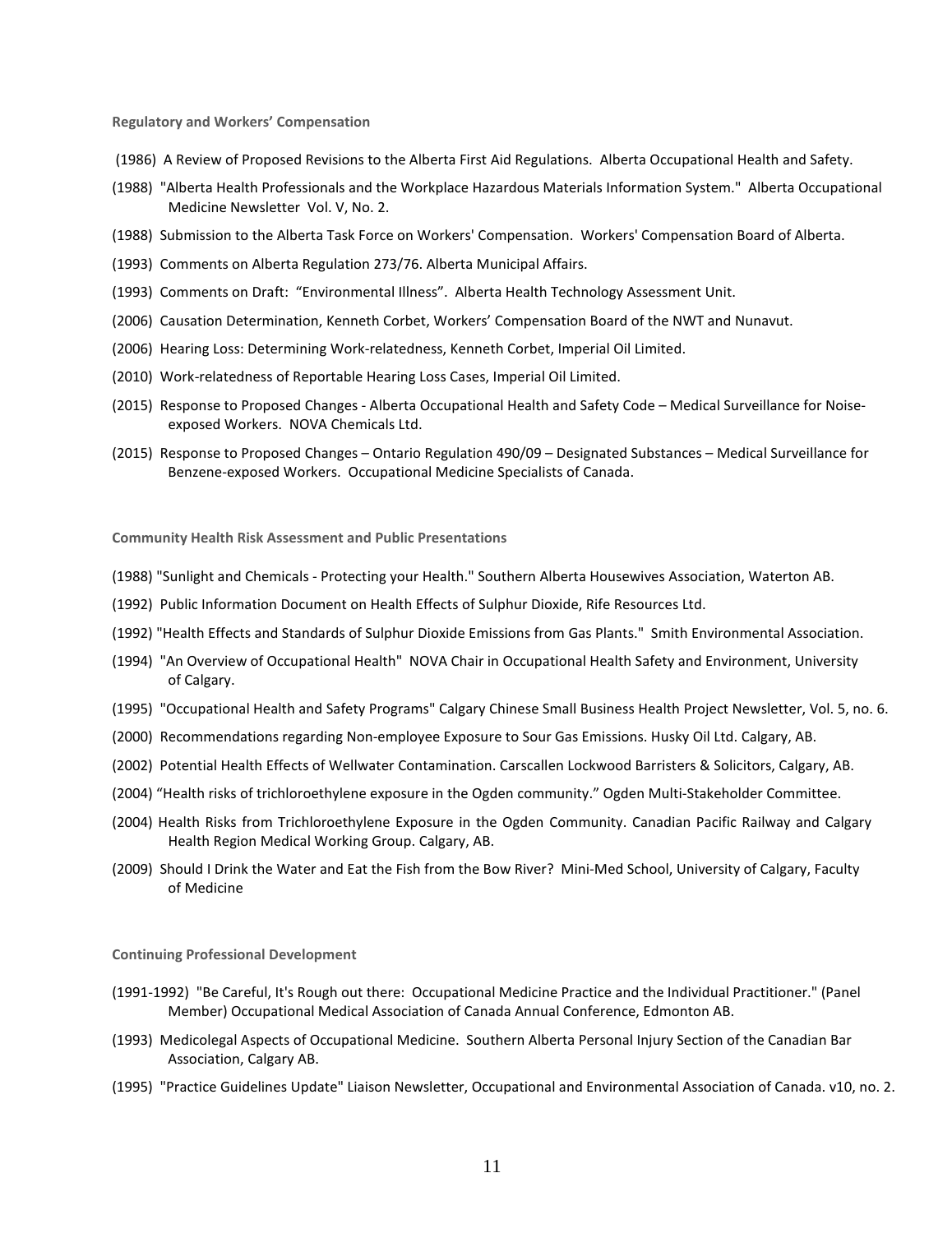- (1995) "Practice Guidelines in Occupational Medicine" Annual Scientific Conference: Occupational and Environmental Medicine Association of Canada, Toronto, ON.
- (1997) "Report of the 3rd CMA Clinical Practice Guidelines Workshop" Liaison Newsletter, Occupational and Environmental Association of Canada, Vol. 12, no. 1.
- (1998) Corbet, K. Holness, L. Kosnik, R. House, R. "Billing Salary and Benefits: 1997 OEMAC Membership Survey" Liaison Newsletter, Occupational and Environmental Association of Canada, Vol. 13, no. 2.
- (2002) "Application for Accreditation as a Provider of Continuing Professional Activities" Occupational and Environmental Medical Association of Canada (submitted to the Royal College of Physicians and Surgeons of Canada)
- (2002) "Billings, Salaries, and Benefits: 2001 OEMAC Membership Survey" Liaison Newsletter, Occupational and Environmental Medical Association of Canada, Vol. 17, no. 2.
- (2013) Fitness to Work Medical Standards website (compilation of Canadian transportation sector medical guidelines) <http://www.ucalgary.ca/FTWguidelines/>
- (2015) Response to Canada Revenue Agency: Rules for HST/GST on non-insured medical services. Occupational Medicine Specialists of Canada.
- (2015) Membership Practice Profile Survey. Occupational Medicine Specialists of Canada.
- (2015) President's Report. Occupational Medicine Specialists of Canada, Annual General Meeting. Toronto, ON.

## **Education**

- (1987) "Occupational Medicine Scope, Training, and Opportunities." Faculty of Medicine Student Affairs Seminars.
- (1987) Position Paper on the Training of Food Handlers in Alberta. Alberta Public Health Association. Edmonton, AB.
- (1988) Occupational Health: a Course Syllabus. Department of Community Health Sciences, University of Calgary.
- (1988) Corbet, K. and Yoshida, K. Occupational Hygiene: a Course Syllabus. Department of Community Health Sciences, University of Calgary.
- (1988) Occupational Health: a Course Syllabus. Department of Community Health Sciences, University of Calgary.
- (1990) "Occupational Health at the University of Calgary." Alberta Occupational Health Nurses Association.
- (1997) Report on Final Occupational Medicine Examinations, Royal College of Physicians and Surgeons of Canada.
- (1998) "Undergraduate Education in Occupational Medicine" McGill University, Montreal, PQ.
- (1998) Corbet, K. and Liss, G. Objectives of the Medical Council of Canada Relating to Occupational Medicine, Southern Alberta Occupational Medicine Page (website)
- (1998) Report on Examinations, Royal College of Physicians and Surgeons of Canada
- (1998) Corbet, K. and Roth, S. Occupational and Environmental Toxicology: a Course Syllabus. (directed study) Department of Pharmacology and Therapeutics, University of Calgary.
- (1999) "The Teaching of Occupational Health in a Clinical Presentation Curriculum." Alberta Occupational Medicine Newsletter Vol. XIII, no. 1.
- (1999) Report on Examinations Royal College of Physicians and Surgeons of Canada,
- (2000) "Medical Council of Canada Workshop" (Co-presenter) Occupational and Environmental Medical Association of Canada, Banff, AB
- (2001) "Royal College Maintenance of Certification Workshop" (Co-presenter) Occupational and Environment Medical Association of Canada, Halifax, NS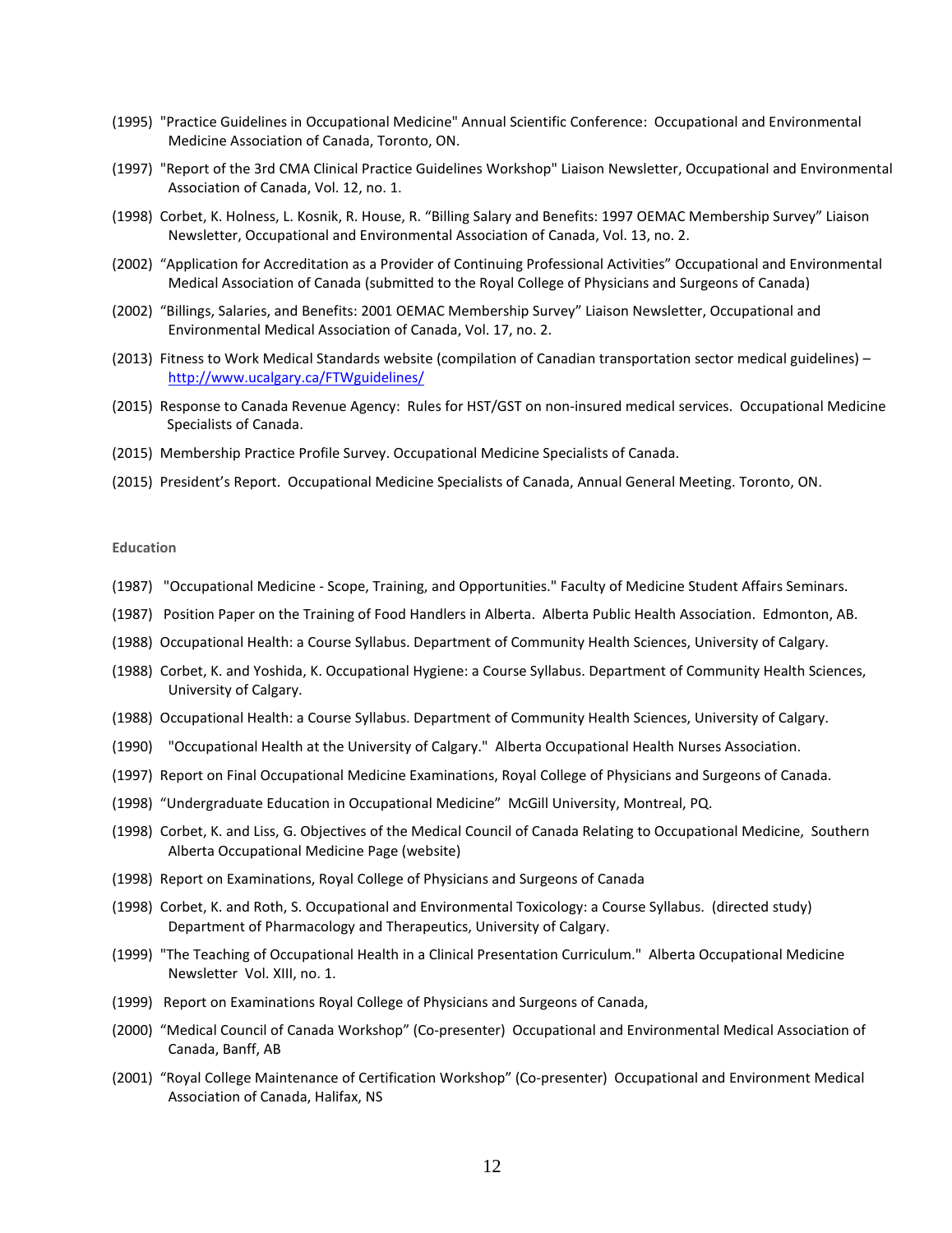- (2001) "Teaching of Occupational Medicine in the Undergraduate Medical Education Curriculum at the University of Calgary" Ontario Workplace Safety and Insurance Board, Toronto, ON
- (2002) "Medical Council of Canada Workshop" (Co-presenter) Occupational and Environmental Medical Association of Canada, Montreal, PQ
- (2003) "Royal College Maintenance of Certification Workshop" (Co-presenter) Occupational and Environmental Medical Association of Canada, Toronto, ON
- (2004) "Canadian Medical School Accreditation Standards in Occupational Health" Occupational and Environmental Medical Association of Canada, Vancouver, BC
- (2006) Corbet, K. Molton, K. Educational Resource Survey of Calgary-area Occupational Physicians, Department of Community Health Sciences, University of Calgary
- (2008) What we're teaching UC medical students about Occupational Lung disease. Alberta Respiratory Disease Symposium, Banff, AB.
- (2011-2012) Curriculum in Occupational Health Master of Public Health Program, Weill Bugando University College of Health Sciences - Mwanza, Tanzania

**Fitness to Work – Return to Work**

- (1989) "Principles of the Occupational History Fitness for Return to Work." Family Medicine Teaching Rounds, Peter Lougheed Hospital, Calgary AB.
- (1990) Recommendations for Medical Fitness Examinations. Consumers Welding Supplies Inc., Edmonton, AB.
- (1991) Comparison of Job Demands: Expedited Assessment of Fitness for Job Transfer. Esso Resources Canada.
- (1991) Discussion Paper on the Screening and Placement of Diabetics in Safety Sensitive Jobs. Esso Resources Canada.
- (1991) Medical Fitness Guidelines for Diabetics in Safety Critical Positions. Canadian National Railways, Montreal, PQ.
- (1991) Pre-placement Screening Guidelines for Hazardous Materials Handlers. Esso Resources, Calgary, AB.
- (1992) "Strategies for a Successful Return to Work." (workshop) in 'Roles and Responsibilities in Managing the Disabled Back', Continuing Medical Education, The University of Calgary.
- (1994) "Strategies for a Successful Return to Work" Family Medicine Rounds, Foothills Hospital
- (1994) "Medical Fitness to Work" Yellowknife Physicians Group, Yellowknife NT
- (1994) "Strategies for a Successful Return to Work; an Occupational Medicine Specialist's View" Telemedicine Canada
- (1995) Fitness-to-Work and Return to Work Planning. University of Alberta Continuing Medical Education, Update in Occupational Medicine, Edmonton, AB.
- (1996) "Return to Work Planning" ("Low back Pain: Acute Care; Physical and Vocational Rehabilitation") University of Calgary, Calgary AB
- (1996) "Active Intervention A Rehabilitation Strategy" (Panel Member) Occupational and Environmental Medical Association of Canada, St. John's NF
- (1997) A Pre-placement Medical Program for Agronomy Workers Zeneca Seeds, Lethbridge, AB.
- (1997) A Pre-placement Questionnaire Program for a Pharmaceutical Encapsulation Facility Banner Pharmacaps Canada.
- (1997) "Planning for a Successful Return to Work" Management of Workplace Hazards and Return to Work University of Alberta Faculty of Medicine, Edmonton, AB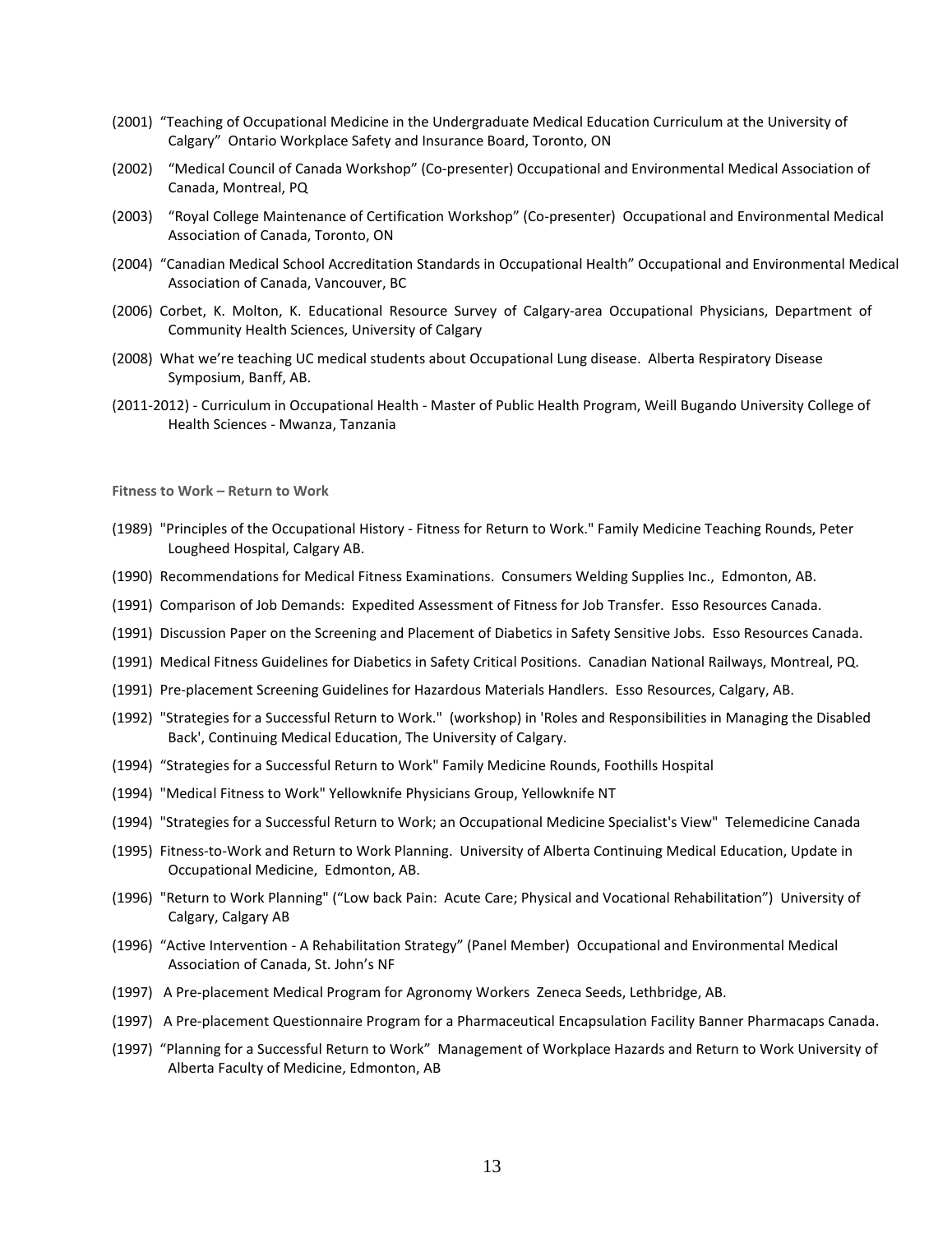- (1998) When to Return to Work is an Issue: Determining Fitness to Work. 43rd Annual Scientific Assembly of Family Physicians of Canada, Banff, AB.
- (1998) "Return to Work Planning Case Studies" (workshop) Work-related Musculoskeletal Injuries Repetitive Strain Injury Calgary, AB.
- (1998) Questionnaire for Respirator Users Canadian Pacific Railways, Calgary, AB.
- (1999) "Medical and Psychological Barriers to Rehabilitation" The Third Party Medical: Office of CME, University of Calgary,
- (1999) "Fitness for Travel" Travel and Tropical Medicine Rounds
- (2000) "Fitness to Work: Applying the Principles in Complex Cases" Workers' Compensation Board Alberta, Calgary, AB.
- (2000) Principles of Fitness to Work and The Role of the Family Physician in Return to Work Planning. New Brunswick Workplace Health, Safety and Compensation Commission, Fredericton, NB.
- (2000) "Principles of fitness and Return to Work" Disability management for Family Physicians, Banff, AB
- (2001) Medical Assessments for Respirator Users. Raytheon Systems Canada Ltd., Calgary, AB
- (2001) Value of Functional Assessment in Preplacement Fitness Programs. Shell Canada Ltd., Calgary, AB
- (2002) Fitness to Work and Return to Work Planning: The Role of the Family Physician in Planning for a Return to Work. Northwest Territories and Nunavut Workers' Compensation Board, Yellowknife, NT.
- (2002) Linkage of Health Hazard Inventories to Pre-placement Medical Protocols. Criterion Catalysts and Technologies Ltd., Medicine Hat, Alberta
- (2002) "Return to Work Planning for Family Physicians" Workers' Compensation Board Alberta, Fort McMurray, AB
- (2003) " Summary of Pre-Employment Medical Examinations for Safety-sensitive and Safety Critical Railway Positions" Canadian Pacific Railway Annual Conference. Calgary, AB.
- (2003) "Fitness for International Travel" Odyssey Travel and Tropic Medicine Clinic. Calgary, AB.
- (2004) " Summary of Pre-Employment Medical Examinations for Safety-sensitive and Safety Critical Railway Positions" Canadian Pacific Railway Annual Conference. Calgary, AB.
- (2004) "Medical Fitness for Respirator Use; Principles of Spriometry Testing" Imperial Oil Resources Ltd.
- (2004) "Fitness to work: principles and practice." Third Wednesday Club, Edmonton, AB,
- (2004) "Medical assessment for safety-critical railway positions." Chevron Texaco Annual Medical Group Meetings.
- (2005) Corbet, K., Cutbill J., LaPierre, C. Pre-employment Medical Protocol for Safety-critical Railway Positions. Railway Association of Canada, Ottawa, ON.
- (2005) Pre-employment Medical Examination Forms: Safety-critical Railway Positions, Railway Association of Canada.
- (2005) Diabetes and Fitness to Work. Imperial Oil Limited. Calgary, AB.
- (2006) "Pre-Placement Medical Assessments Myth, Tradition, or Science". Seminars in Occupational Health and Medicine.
- (2006) Fitness to Drive: What's New in the 7th Edition of the CME Guide, 31st Annual Family Practice Update.
- (2006) Pre-placement Medical Assessments: Myth, Tradition, or Science, Alberta Occupational Health Nurses Association, Calgary, AB
- (2006) Pre-placement Medical Assessments: Myth, Tradition, or Science, Kenneth Corbet, Industrial Relations Research Group, University of Calgary
- (2007) Corbet, K. Cutbill, J. (2007) " Planes, Trains, and Automobiles: Assessing Medical Fitness." Alberta Occupational Medicine Newsletter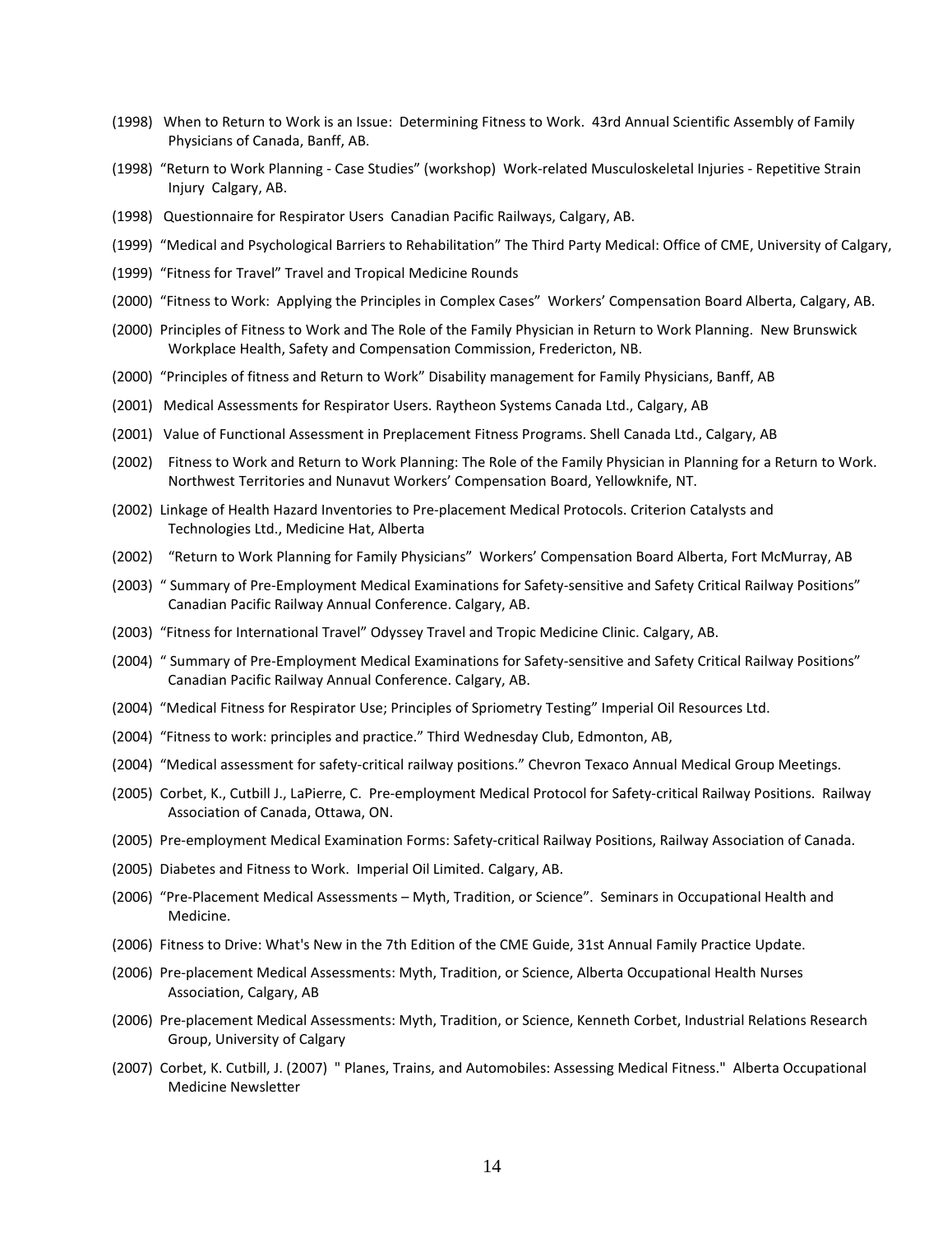- (2007) Pre-Placement Medical Assessments Principles and Practice, Kenneth Corbet, Calgary Laboratory Services,
- (2007) Pre-placement Medical Fitness Assessments: Myth, Tradition, or Science? Occupational Health Division Annual Meeting, PetroCanada, Calgary, AB.
- (2007) Sleep Apnea: Implementation of the RAC Medical Rules, Kenneth Corbet, Canadian Pacific Railway.
- (2008) "Medical Fitness Assessment of Respirator Users" Seminars in Occupational Health and Medicine
- (2008) Helping People Get Back to Work, Calgary Pain Conference, UC Continuing Medical Education
- (2008) Medical Fitness Protocol for Emergency Responders, NOVA Chemicals Ltd.
- (2008) "Assessment of Cardiac Fitness for Emergency Responders" Seminars in Occupational Health and Medicine
- (2010) Principles and Practice of Return to Work Assessments, Occupational Medicine Specialists of Canada (OMSOC)
- (2010) Principles and Practice of Return to Work Assessments, Third Thursday Club of Calgary
- (2011) "Disability and Fitness" Back-to-Back Conference, University of Calgary. Calgary, AB
- (2011) "Medical Assessment for Fitness to Work Offshore" Canadian Association of Petroleum Producers, Medical Task Group Workshop, St. John's NF
- (2011) The Assessment of Medical Fitness for Work Offshore. ExxonMobil Canada East.
- (2012) "Fitness to Work: Are we collecting the right information?" Alberta Occupational Health Nurses Association Annual Conference, Calgary, AB
- (2012) "Medical Assessment for Fitness to Work Offshore" Seminar for Marine Medical Examiners, Transport Canada,
- (2012) "The Assessment of Medical Fitness to Work" Health Advisory Team, NOVA Chemicals Ltd., Calgary, AB
- (2012) "The Principles and Practice of Fitness to Work Assessment" Occupational Health Division, Imperial Oil Limited.
- (2015) Fitness to Work Manual. NOVA Chemicals.
- (2015) Safety-Sensitive Assessments Manual. Imperial Oil Limited.

#### **Clinical Investigations**

- (1987) "Clinical Outcome of Calgary Sewer Workers Exposed to Methylene Chloride, Diethylamine, and Toluene diisocyanate." Significant Incident Review Board, Alberta Occupational Health and Safety, Edmonton AB.
- (1988) Summary of Chemical Exposure Cases. Poison and Drug Information Service, Foothills Provincial General Hospital. Calgary, AB.
- (1988) "Summary of Findings Asbestos Screening Program." Alberta Sheetmetal Workers Union, Calgary AB.
- (1989) "Dermatitis at an Alberta Heavy Oil Facility: Clinical, Toxicological, Epidemiologic, and Risk Management Considerations." Health Care Research Group.
- (1989) Corbet, K. and H. Bryant Dermatitis at an Alberta Heavy Oil Facility: Qualitative Analysis of Health Records. Suncor Oil Sands Group, Fort McMurray, AB.
- (1989) Dermatitis at an Alberta Heavy Oil Facility: Qualitative Analysis of Health Records, Suncor Oil Sands Group.
- (1989) "Cross Sectional Study of Urinary Proteins in Alberta Gas Plant Workers." Alberta Occupational Health Association Annual Scientific Session, Calgary AB.
- (1991) Hydrocarbon Solvent Exposure and Glomerulonephritis, Shell Canada Resources.
- (1992) An Outbreak of Health Effects related to Indoor Air Quality. City of Calgary, Calgary, AB.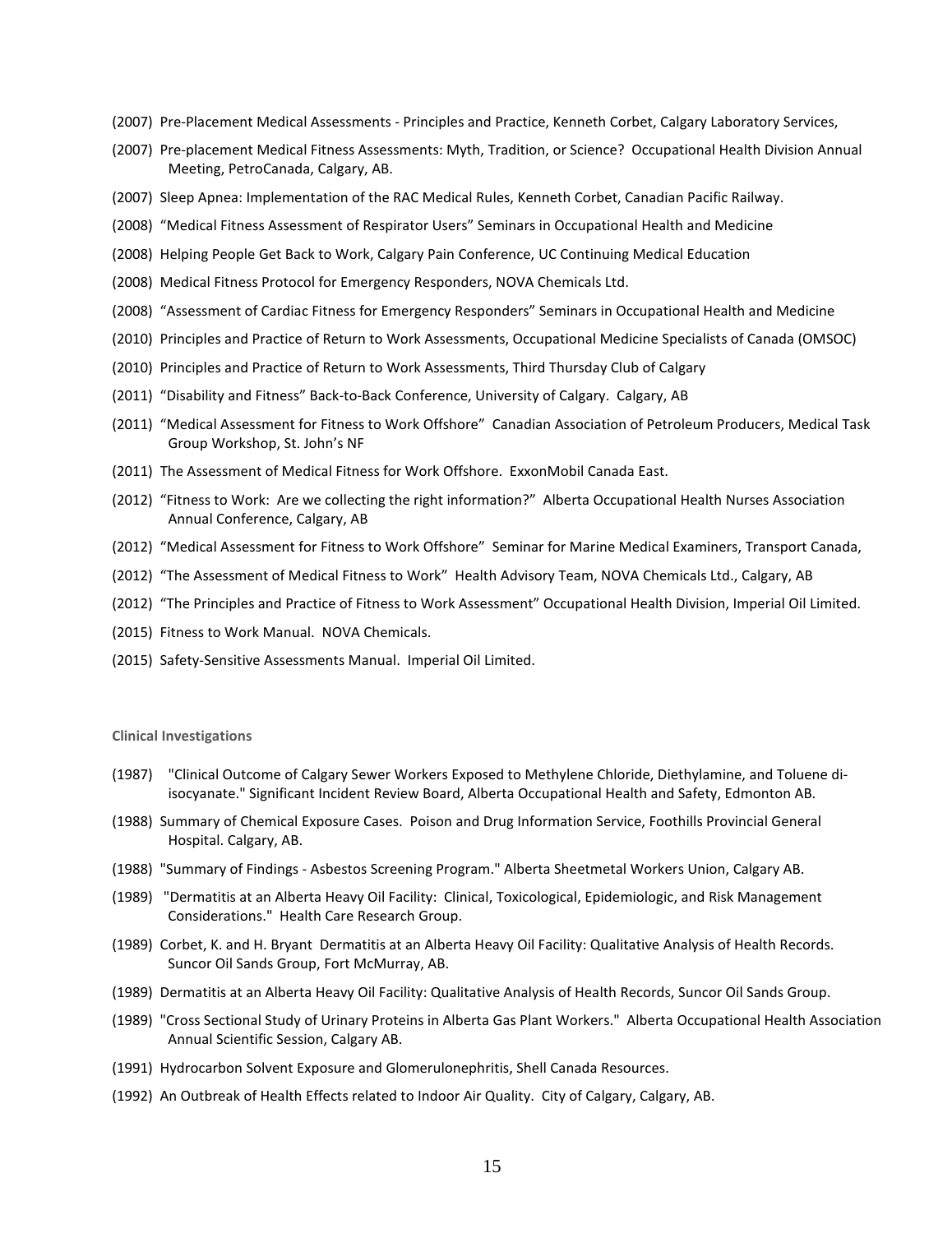- (1992) Corbet, K. and K. Barber Dermatitis in a Can Manufacturing Plant. Crown Cork and Seal Canada, Calgary, AB.
- (1996) Corbet, K., Barber, K. (1996) Survey of Contact Dermatitis at a Pharmaceutical Facility Banner Pharmacaps Ltd.
- (1996) Health Complaints in a Drywall Production Facility Westroc Industries, Calgary, AB.
- (1997) Corbet, K. Suchowerski, O. Jason, G. Results of a Respiratory, Neurologic, and Neuropsychologic Survey of Southern Alberta Rail Shop Workers CP Rail Systems, Calgary, AB.
- (1997) Health Survey of Manganese-exposed Rail Shop Workers, Canadian Pacific Railway.
- (1998) Contact Dermatitis in Pharmaceutical Employees: Final Report Banner Pharmacaps Canada, Olds, AB.
- (1999) Corbet, K. Green, F. Cowie, R. (1999) A Cluster of Sarcoidosis Cases in Material Management Employees Southern Alberta Institute of Technology Calgary, AB.
- (1999) Recommendations regarding Indoor Air Quality Complaints Renal Dialysis Unit, Calgary Regional Health Authority, Calgary AB.
- (1999) Corbet, K., Borner, H. (1999) Contact Dermatitis in Pharmaceutical Employees: One-year Follow-up Report Banner Pharmacaps Canada, Olds, AB.
- (2000) Survey of Urinary Cadmium Levels in Rocket Pod Service Personnel, CFB Cold Lake, Cold Lake, AB.
- (2002) 'Symptoms Analysis of Dialysis Unit Staff' Calgary Health Region, Calgary, AB
- (2003) Summary of Clinical Screening of Renal Dialysis Staff, Alberta Health Services.
- (2003) Summary of Clinical Screening of Unit 27 Staff. Occupational Health and Safety, Calgary Health Region.
- (2004) Animal Resource Centre Walkthrough and Report. Faculty of Medicine, University of Calgary. Calgary, AB.
- (2005) Building-related Symptoms Survey. ScotiaBank. Calgary, AB.
- (2011) "Manganese Exposure Assessment and Health Risk: Exposure Survey Results" Engineering Services Health & Safety Policy Committee, Canadian Pacific Railway, Calgary, AB

#### **Medical Surveillance**

- (1987) Corbet, K. Zuege, D. Medical Surveillance Program for Asbestos-exposed Maintenance Workers Calgary Regional Health Authority, Calgary, AB.
- (1989) Corbet, K. and K. Yoshida (1989) Occupational Hygiene Investigation and Recommendations for Health Surveillance. Bevel Edge Glassworks, Calgary, AB.
- (1989) Medical Fitness and Surveillance Recommendations for Hazardous Materials Handling. Western Research Ltd., Calgary AB.
- (1990) Ethylene Oxide: Medical Surveillance and Policy Recommendations. Calgary District Hospital Group, Calgary, AB.
- (1990) Asbestos Surveillance Program: Policy and Medical Recommendations. Calgary District Hospital Group.
- (1991) Baseline Medical Questionnaire Development: Creosote Wastesite Pilot Project. Acres International Limited.
- (1992) Annual Examinations for Infectious Disease in a Slaughterhouse and Meatpacking Facility. XL Foods Ltd., Calgary, AB.
- (1993) Review of Asbestos Exposure Levels and Recommendations for Medical Monitoring. Foothills Provincial General Hospital, Calgary, AB.
- (1994) Baseline Medical Examinations for an Asbestos Exposed Cohort Canada Post Corporation, Calgary, AB
- (1994) Control of Health Risks from Electrocautery Smoke Rockyview General Hospital, Calgary, AB.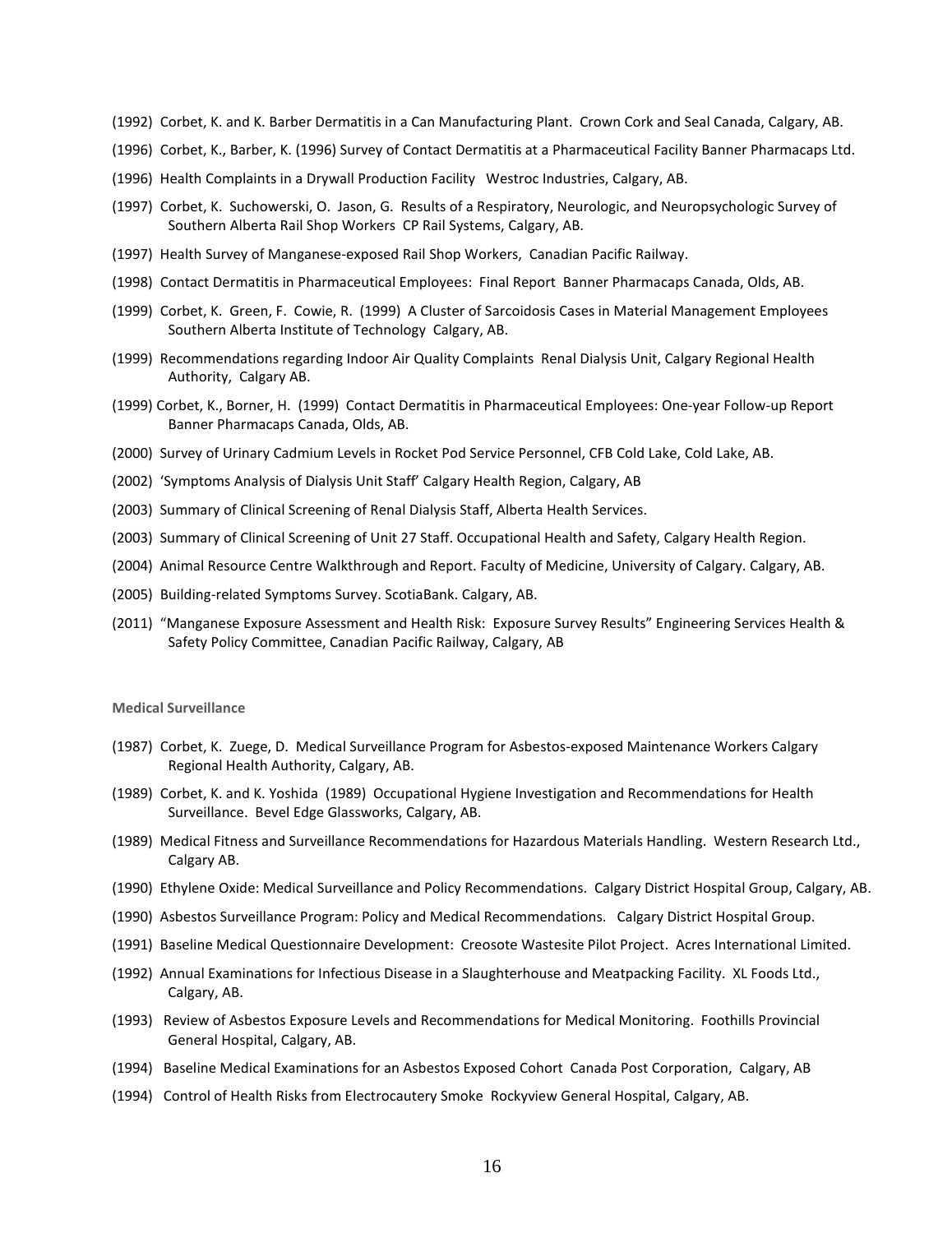- (1995) Tuberculosis Screening of Meat Packing Employees XL Foods Limited, Calgary, AB.
- (1996) Corbet, K., Suchowerski, O., Russell, M. Medical Examinations for the Health Effects of Manganese CP Rail Services, Calgary, AB.
- (1997) Medical Screening Program for Asbestos-exposed Maintenance Workers, Alberta Health Services
- (1998) Interpretation of Liver Function Tests in an Aluminum Extrusion Facility Kawneer Canada, Lethbridge, AB.
- (1998) Occupational Health Recommendations following a Biocontainment Hood Failure Calgary Regional Health Authority, Calgary AB.
- (1998) Occupational Health Recommendations for Employees in an Asbestos-contaminated Storage Area Calgary Regional Health Authority, Calgary AB.
- (1998) Proposal for a Health Monitoring Program for Aeronautical Painters CAE Aviation, Calgary, AB.
- (1998) Recommendations for a Respiratory Monitoring Program Canadian Pacific Railways, Calgary, AB.
- (1999) Optical Fiber Repair Technicians: Is Protective Eyewear and Visual Testing Needed? Confidentiality Canadian Pacific Railways, Calgary, AB.
- (2000) Proposal for Baseline Health Assessments for Aeronautical Painters Spar Aerospace, Calgary, AB.
- (2002) Baseline Eye Examinations for Laser Staff. Lethbridge Regional Hospital Occupational Health and Safety.
- (2002) Clinical Assessment of Exposure to Thallium. Carpenters Local 1995, Vancouver, BC
- (2004) Health Effects of Asbestos Exposure. TELUS Sourcing Solutions Ltd. Calgary, AB
- (2010) "Exposure Criteria for Medical Surveillance: Benzene" Manufacturing East Leadership Team, NOVA Chemicals Ltd., Sarnia, ON
- (2012) "Medical Surveillance for Asbestos-Exposed Employees" Industrial Hygiene Advisory Team, NOVA Chemicals Ltd.
- (2012) "Medical Surveillance for Benzene-Exposed Employees" Industrial Hygiene Advisory Team, NOVA Chemicals Ltd.
- (2012) "Medical Surveillance for Noise-Exposed Employees" Industrial Hygiene Advisory Team, NOVA Chemicals Ltd.
- (2012) "Medical Surveillance in the Workplace: Facts and Fallacies" Alberta Occupational & Environmental Health Symposium, Alberta Health Services and Alberta Workplace Health and Safety, Calgary, AB
- (2015) Medical Surveillance Program for Silica-exposed Heavy Equipment Operators. Imperial Oil Limited.
- (2016) Interpretation and Management of Audiometric Testing, NOVA Chemicals Ltd.

**Occupational Health Programs and Services**

- (1986) Corbet, K. and Barber, K. (1986) "Principles of Handcare in the Workplace: the Normal Skin Barrier and the Use of Barrier Creams." Alberta Occupational Medicine Newsletter Vol. IV, No. 2.
- (1989) Corbet, K., P. Wald, K. Olsen. (1989) Access to Clinical Information on Hazardous Chemicals by Regional Poison Control Centers. San Francisco Bay Area Regional Poison Center, CA.
- (1989) Review of Occupational Health Programs. Vocational and Rehabilitation Research Institute, Calgary, AB.
- (1991) "Management of Needlestick Injuries in the Emergency Department. Emergency Medicine Teaching Rounds, Foothills Hospital, Calgary AB.
- (1992) "Eye Examinations for Laser Personnel in Health Care Facilities." Health Care Research Group.
- (1992) "Systems for the Coding of Occupational Diseases." Health Care Research Group.
- (1992) "Systems for the Coding of Occupational Diseases." Occupational Medical Association of Canada Annual Conference.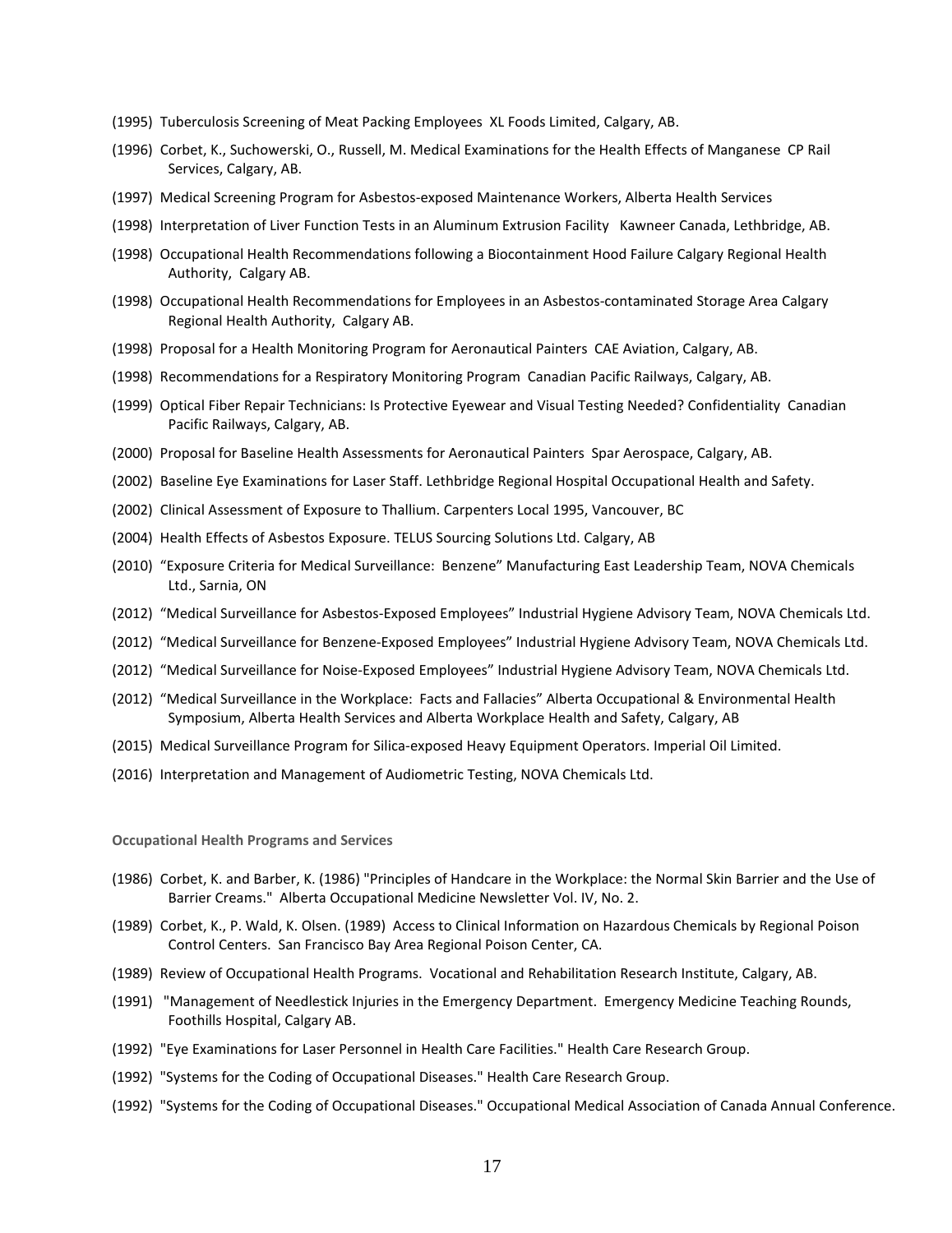- (1992) Medical Fitness and Biological Monitoring Program: Peerless Bioremediation Project. Wearmouth Hazardous Waste Services, Calgary, AB.
- (1992) Recommendations regarding Hepatitis B Immunization in an Adolescents Home. Wood's Home School.
- (1992) "Occupational Medicine in Vocational Rehabilitation." Human Factors Association of Canada, Alberta Chapter.
- (1995) Baseline Medical Program for Creosote Site Workers Hazco Environmental Services Ltd., Calgary, AB.
- (1996) Pre-placement Medical Examinations for Field Agronomists Zeneca Seeds Inc., Lethbridge, AB.
- (1996) Pre-placement Medical Examinations for Hazardous Waste Technicians" HAZCO Environmental Services.
- (1996) Pre-placement Medical Examinations for Oil Field Operators Morgan Hydrocarbons Inc., Calgary, AB.
- (1996) Recommendations for Handwashing and the Use of Skin Antiseptics Banner Pharmacaps Ltd., Olds, AB.
- (1996) Recommendations for Periodic Health Examinations Novacor Chemicals, Calgary, AB.
- (1997) Draft Policy for the Management of Reproductive and Development Hazards and Concerns. Banner Pharmacaps Canada, Olds, AB.
- (1997) Occupational Health Recommendations following a Biocontainment Hood Failure Calgary Regional Health Authority, Calgary, AB.
- (1997) Corbet, K. Henderson, E. Recommendations for Handwashing in a Pharmaceutical Encapsulation Facility Banner Pharmacaps Canada, Olds, AB.
- (1998) Health Monitoring Programs, Claims Management, and Confidentiality Canadian Pacific Railways, Calgary, AB.
- (1998) Henderson, E. Corbet, K. "Recommendations Against Pre-placement Culturing of Nasal Bacteria in a Pharmaceutical Encapsulation Facility" - Banner Pharmacaps Canada.
- (1999) Corbet, K. Russell, M. Review of Occupational and Community Health Policies and Procedures Hull Child and Family Services Calgary, AB.
- (1999) Recommendations for Pre-Placement Medical Examinations Paramount Resources, Calgary, AB.
- (2000) Recommendations regarding the Use of Cyanide Antidote Kits in an Electroplating Facility. Status Factory Inc.
- (2000) " Prevention of Laser-related Eye Injuries" Nova Chemicals Corporation, Calgary, AB
- (2001) "Pre-Placement Examinations What an Employer Needs to Know" Columbia Health Centres, Calgary and Millard Centre, Edmonton, Banff, AB
- (2001) "Principles of Occupational Health Examinations" Columbia Health Centres, Grand Prairie, AB
- (2003) "Principles of Health Measurement" Imperial Oil Resources Ltd. Toronto ON
- (2006) Audit of Occupational Health Services, Canadian Natural Resources Limited.
- (2007) Cancer and Night Shift Work, NOVA Chemicals
- (2008) POCT Drug Testing, NOVA Chemicals
- (2009) Pandemic Influenza Screening Protocol, NOVA Chemicals
- (2009) Pandemic Influenza Weekly Update, NOVA Chemicals Ltd.
- (2010) Working with Physicians and External Providers. Annual Health Services Meeting, Imperial Oil Limited
- (2013) The Older Worker: Health, Safety, and Performance. NOVA Chemicals Ltd.
- (2014) Occupational Health Procedure: Reproductive Health, Nova Chemicals Ltd.
- (2015) Background Paper: Physical Employment Standards for the Offshore Oil and Gas Industry. ExxonMobil Canada Properties.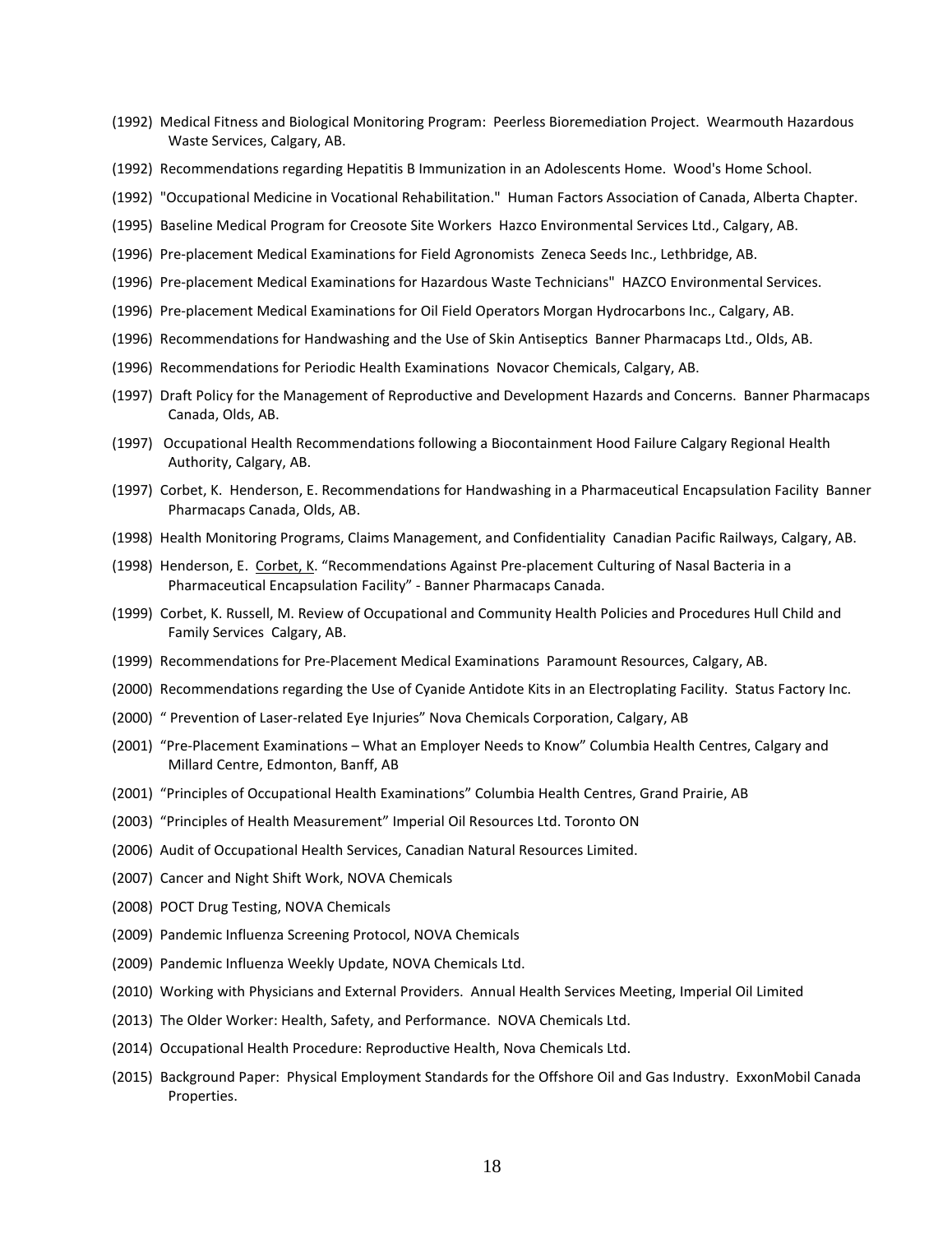(2015) Background Paper: Self-declaration of Medications and Safety-sensitive positions. NOVA Chemicals Ltd.

(2016) Occupational Health Procedure: Heat-related Illness. NOVA Chemicals Ltd.

**Clinical Occupational Medicine**

- (1986) Johnston, J.D. and Corbet, K. (1986) Medical Guidelines for the Management of Ammonia Exposures in the Fertilizer Industry. Pincher Creek Nitrogen, Pincher Creek, AB.
- (1987) "Q-fever in Medical Research in Alberta", Neonatal Pulmonary Research Group.
- (1987) Corbet, K. and Reesal, M.R. "The Effects of Vibrating Tools on the Hand and Arm." Alberta Occupational Medicine Newsletter Vol. IV, No. 4.
- (1987) Jamieson, G. and Corbet, K. (1987) "Stress and the Workplace." Alberta Community and Occupational Health Medical Bulletin.
- (1987) Johnston, J.D. and Corbet, K. (1987) Guidelines for Hypothermia and Sea Sickness in Offshore Drilling Operations. PetroCanada Ltd., Calgary, AB.
- (1987) Water Quality in Eye Wash Stations. Esso Resources Canada, Cold Lake, AB.
- (1987) "Fungus Busting in Alberta." Southern Alberta Medical Officers of Health, Calgary AB.
- (1988) "Psychiatric Aspects of Organic Solvents." Psychiatric Liaison Service Teaching Rounds, Foothills Hospital.
- (1988) Comments on the Use of "Water-Jel" Burn Dressings in the Petroleum Industry. Gulf Canada Ltd., Calgary, AB.
- (1990) Corbet, K. and Reesal, R. "Psychological Consequences of Workplace Incidents: Case Presentations and Approaches to Treatment." Health Care Research Group.
- (1990) "Current Progress: Occupational and Environmental Health Clinic." Southern Alberta Medical Officers of Health Annual Meeting, Calgary AB.
- (1991) Corbet, K. and Edworthy, S. "Self-reporting of Daily Living Activities: Applications in Rheumatology and Occupational Medicine." Health Care Research Group.
- (1991) "A Practical Approach to Occupational Diseases." Family Practice Evening Series, Continuing Medical Education, The University of Calgary.
- (1991) "Asthma: Issues and Insights." (Panel Member) Foothills Provincial General Hospital Public Forum, Calgary AB.
- (1991) "Common Industrial Chemical Exposures in Alberta." University of Calgary, Therapeutics Update, Continuing Medical Education, The University of Calgary.
- (1992) "Environmental Health Hazards" Teleconference Program, Continuing Medical Education, The University of Calgary.
- (1993) "Indoor Air Quality Health Effects." Calgary Health Services Conference on Indoor Air Quality, Calgary AB.
- (1994) "Multiple Sclerosis and Occupational Medicine" Multiple Sclerosis Interest Group, Calgary General Hospital
- (1994) "Occupational and Environmental Health Clinic: Descriptive Study 1986-1993." Health Care Research Group
- (1994) "Respiratory Problems Related to Industrial Exposure" Evening Course Program Office of Continuing Medical Education.
- (1994) "Performance of non-occupational tasks as a basis for medical return-to-work recommendations: development of a biomechanical database." Workers Compensation Board Alberta Occupational Research Day,
- (1994) Laser Safety Course for Surgeons, Office of CME, Calgary AB.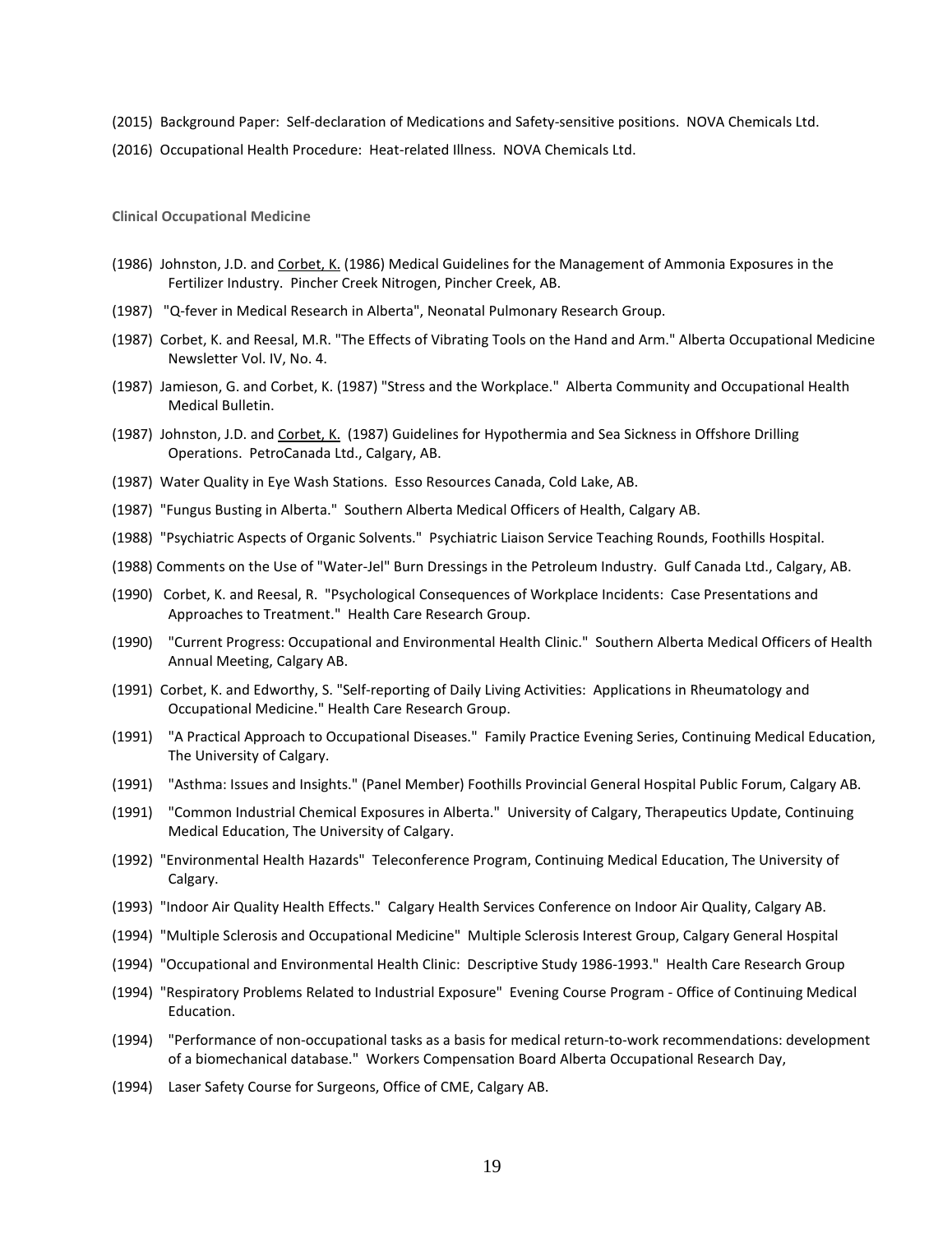- (1994) Smith, J. and Corbet, K. "Descriptive Study of Pulmonary Cases referred to a University-based Occupational Health Clinic" (poster) Alberta Respiratory Symposium Kananaskis, AB.
- (1995) "Maintenance of Competence: Continuing Medical Education" Annual Scientific Conference: Occupational and Environmental Medicine Association of Canada , Toronto, ON.
- (1995) "Office-based Health Problems" Therapeutics Update Office of Continuing Medical Education, Calgary, AB
- (1995) "Repetitive Strain Injuries" Industrial Design and Ergonomics Noonhour Series
- (1995) "Occupational Respiratory Disease" Evening Course Program Office of Continuing Medical Education
- (1995) "Repetitive Strain Injuries" Industrial Ergonomics Seminar Series, Faculty of Environmental Design, University of Calgary
- (1995) "Repetitive Strain Injuries" Southern Alberta Teleconference Program, Office of Continuing Medical Education
- (1997) "Occupational Asthma: On the Job Wheezing" Alberta Asthma Network Conference, Alberta Lung Association, Banff, AB
- (1997) "Occupational Asthma; Occupational Lung Disease" 3rd Annual Respiratory Health Conference Northern Lights Respiratory Health Program, Ft. McMurray, AB
- (1998) "Occupational Medicine for Family Physicians" Regional Conference Program: Office of CME, University of Calgary Vulcan, AB.
- (1998) "Repetitive Strain Injuries" Regional Teleconference Program: Office of CME, University of Calgary, Calgary, AB.
- (1998) "Repetitive Strain Injury Defined" (plenary session) Work-related Musculoskeletal Injuries Repetitive Strain Injury Calgary, AB.
- (1998) Current Issues in Occupational Asthma. Fifth Annual Alberta Respiratory Disease Symposium: Alberta Lung Association Banff, AB.
- (1999) "Do Your Patients Get Asthma at Work?" Astra Pharma Inc. Calgary, AB.
- (2000) "Risk Assessment and Communication in a Clinical Setting" Imperial Oil Ltd. Calgary, AB.
- (2000) Case review: Carpal Tunnel Syndrome in a Grocery Cashier. Westfair Foods Ltd. Calgary, AB.
- (2000) Comments on Health Technology Brief: Multiple Chemical Sensitivity Syndrome. Alberta Heritage Foundation, Edmonton, AB.
- (2000) Occupational Asthma Workshop. Alberta Asthma Network Conference, Alberta Lung Association, Banff, AB.
- (2001) "Odor-related Symptoms" Seminars in Occupational Health and Medicine (MDSC 645.11)
- (2002) "Evaluation of Low Back Pain for the Occupational Health Nurse" Imperial Oil Resources Ltd. Calgary, AB
- (2003) "Overview of Lung Cancer" Trophy Foods Ltd. Calgary, AB.
- (2005) Airborne Exposures at Home and Work. Family Practice Review and Update, Calgary, AB.
- (2005) Health Effects of Indoor Molds. Imperial Oil Limited Occupational Health Division Conference, Calgary, AB.
- (2005) Psychiatric Issues in Occupational Medicine. Update in Medicine for Psychiatrists, Banff, AB.
- (2006) Health Risks from Exposure to Indoor Molds, Seminars in Occupational Health and Medicine.
- (2006) Occupational Dermatology, Kenneth Corbet, Workers' Compensation Board of the NWT and Nunavut, Yellowknife, NWT
- (2007) Prevention of Upper Limb Symptoms in Computer Users. GeoSciences Group, Imperial Oil Limited, Calgary, AB.
- (2008) Clinical Aspects of Respiratory Protection. Alberta Respiratory Disease Symposium, Banff, AB.
- (2008) Prevention of Upper Limb Symptoms in Computer Users. Controllers Group Imperial Oil Limited, Calgary, AB.